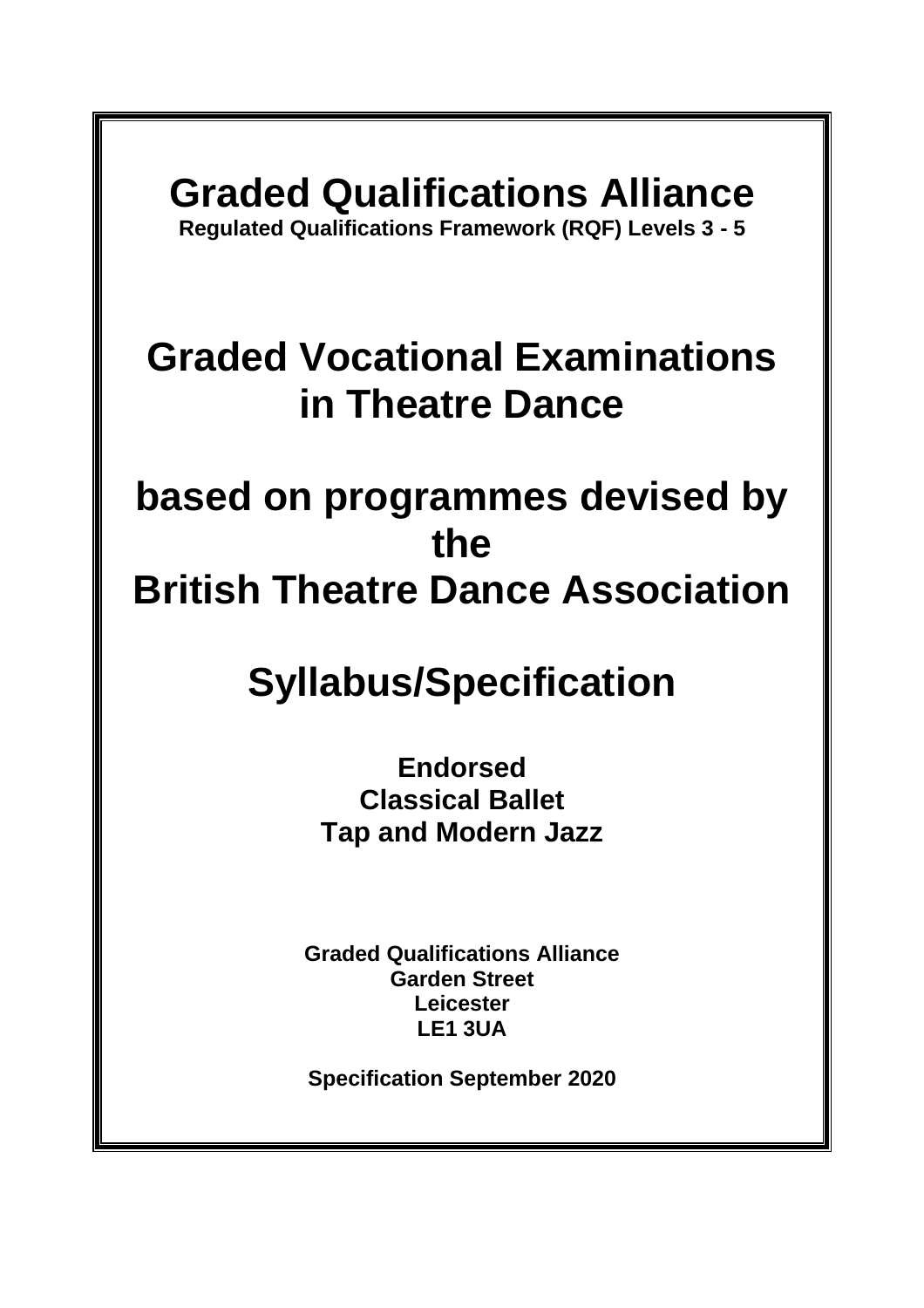|     | <b>Contents</b>                                          |                |
|-----|----------------------------------------------------------|----------------|
| No. | <b>Subject</b>                                           | Page No.       |
| 1.  | <b>Rationale</b>                                         | 3              |
| 2.  | <b>Specification Aims</b>                                | 3              |
| 3.  | <b>Specification Objectives</b>                          | $\overline{4}$ |
| 4.  | Progression                                              | $\overline{4}$ |
| 5.  | <b>Target Groups</b>                                     | $\overline{4}$ |
| 6.  | <b>Specification Overview</b>                            | 5              |
| 7.  | <b>Subject Content</b>                                   | 5              |
| 8.  | <b>Examination Components</b>                            | 6              |
| 9.  | <b>Total Qualification Time</b>                          | $\overline{7}$ |
| 10. | <b>Availability of Examinations and Entry Details</b>    | $\overline{7}$ |
| 11. | <b>Duration of Examinations</b>                          | 8              |
| 12. | <b>Scheme of Assessment</b>                              | 8              |
| 13. | Level 3 (RQF) Assessment Criteria                        | 11             |
| 14. | Level 4 (RQF) Assessment Criteria                        | 12             |
| 15. | Level 5 (RQF) Assessment Criteria                        | 13             |
| 16. | <b>Marking</b>                                           | 14             |
| 17. | <b>Level Descriptions</b>                                | 15             |
| 18. | <b>National Standards</b>                                | 15             |
| 19. | <b>Candidates with Additional Needs</b>                  | 17             |
| 20. | <b>Examination Results</b>                               | 17             |
| 21. | Awards of Pass, Pass with Merit or Pass with Distinction | 17             |
| 22. | <b>Repeats of Examinations</b>                           | 18             |
| 23. | <b>Language and Bias</b>                                 | 18             |
| 24. | <b>Statutory Requirements</b>                            | 19             |
| 25. | <b>Validity of Specification</b>                         | 19             |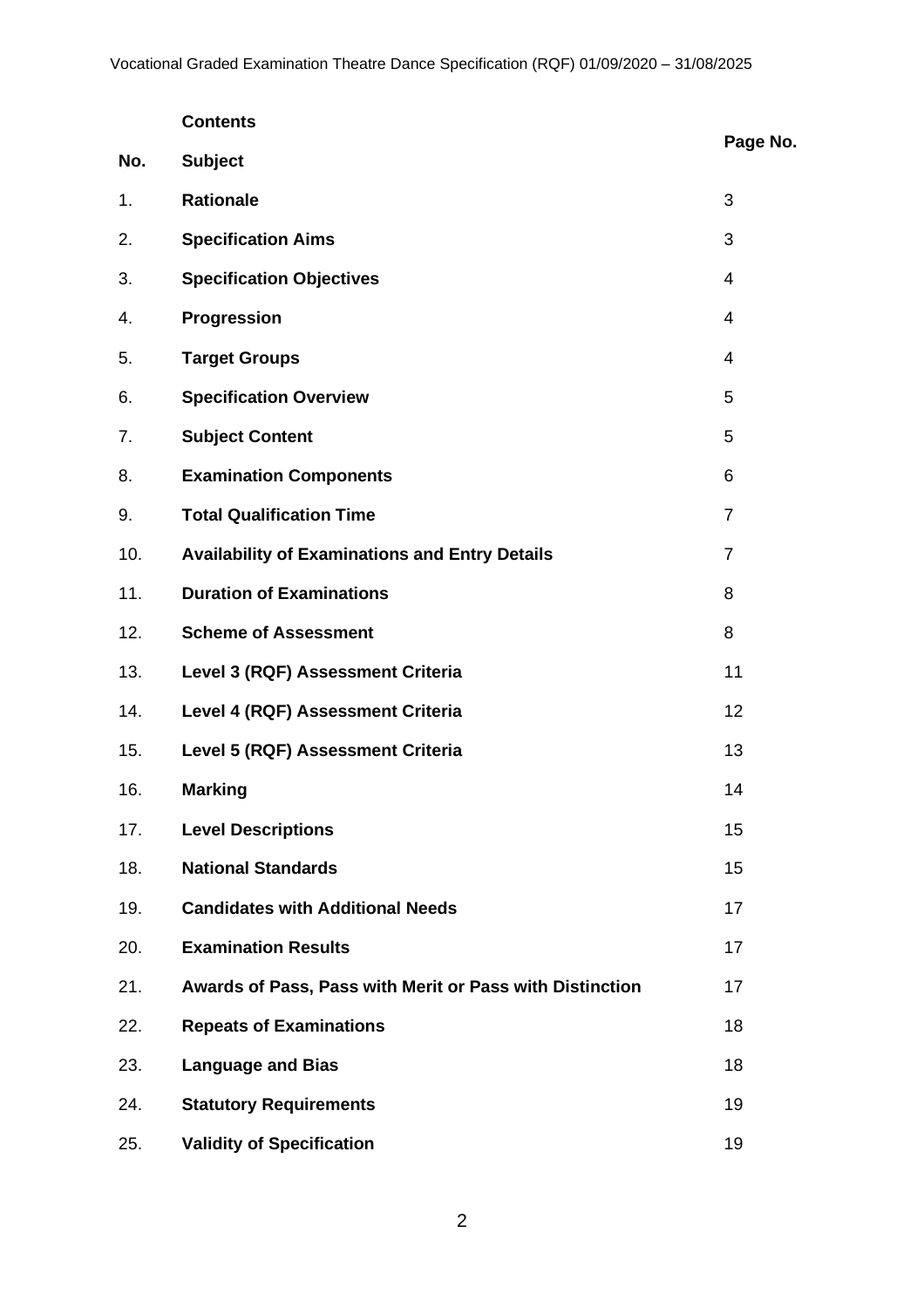## **1. Rationale**

Dance transforms images, ideas and feelings into movement sequences that are emotionally and socially significant. It provides a context for understanding the world and contributes to cultural and personal development in both applied and expressive contexts. Dance offers opportunities for the exploration, discovery and development of natural instincts for movement and offers many benefits for candidates by encouraging aesthetic and emotional development as well as enhancing motor skills.

GQAL is committed to ensuring access to all candidates who have the capacity to safely participate in its examinations. GQAL Graded Vocational Examinations in Theatre Dance make a distinctive contribution to education, training and employment in the expressive and performing arts. This is because they:

- encourage individual candidates to select vocational pathways that provide for the development of expressive and/or applied abilities and interests;
- enable candidates to work towards qualifications that meet their aspirations for a range of careers (e.g. as performers, professional dancers, teachers or physiotherapists);
- place an emphasis on performance, especially in vocationally oriented contexts;
- provide all candidates with opportunities to experience, understand, and value the language and art of dance enabling them to develop a broad base of skills and abilities in different disciplines.

This specification offers candidates the scope to study several dance disciplines in order to make progress through performance, thereby developing their knowledge, skills and understanding of dance. This encourages a broad and continuing interest and participation in dance as an expressive medium, and appropriate progression for those who aspire to careers as theatre dance professionals or in related occupations. The specification aims and objectives emphasise the breadth of study and the development of practical abilities. There is an explicit requirement and emphasis upon performance and an expectation that candidates will be able to demonstrate the critical and contextual knowledge necessary for an understanding, skill and enjoyment of dance.

The content of the specification, the structure of the examination, and the method of assessment place a clear emphasis on making progress and acquiring transferable skills, through the performance of the skills and artistry of dance and related disciplines. These include opportunities for the development of:

- creative expression;
- aesthetic perception, i.e. communicating emotions and feelings through movement;
- kinaesthetic sense;
- cultural understanding;
- work related skills including co-operation and teamwork; self-expression and self-esteem; organisation and problem solving; critical thinking and analytical skills.

## **2. Specification Aims**

A course of study based on this specification aims to:

- promote the progression of performance in dance as a medium for personal expression and enjoyment within a vocational context;
- encourage the acquisition and development of personal, social, emotional, creative and physical abilities, and work related skills;
- provide opportunities for active and discriminating participation both as a performer and viewer within a vocational context;
- encourage the acquisition of aesthetic and critical understanding;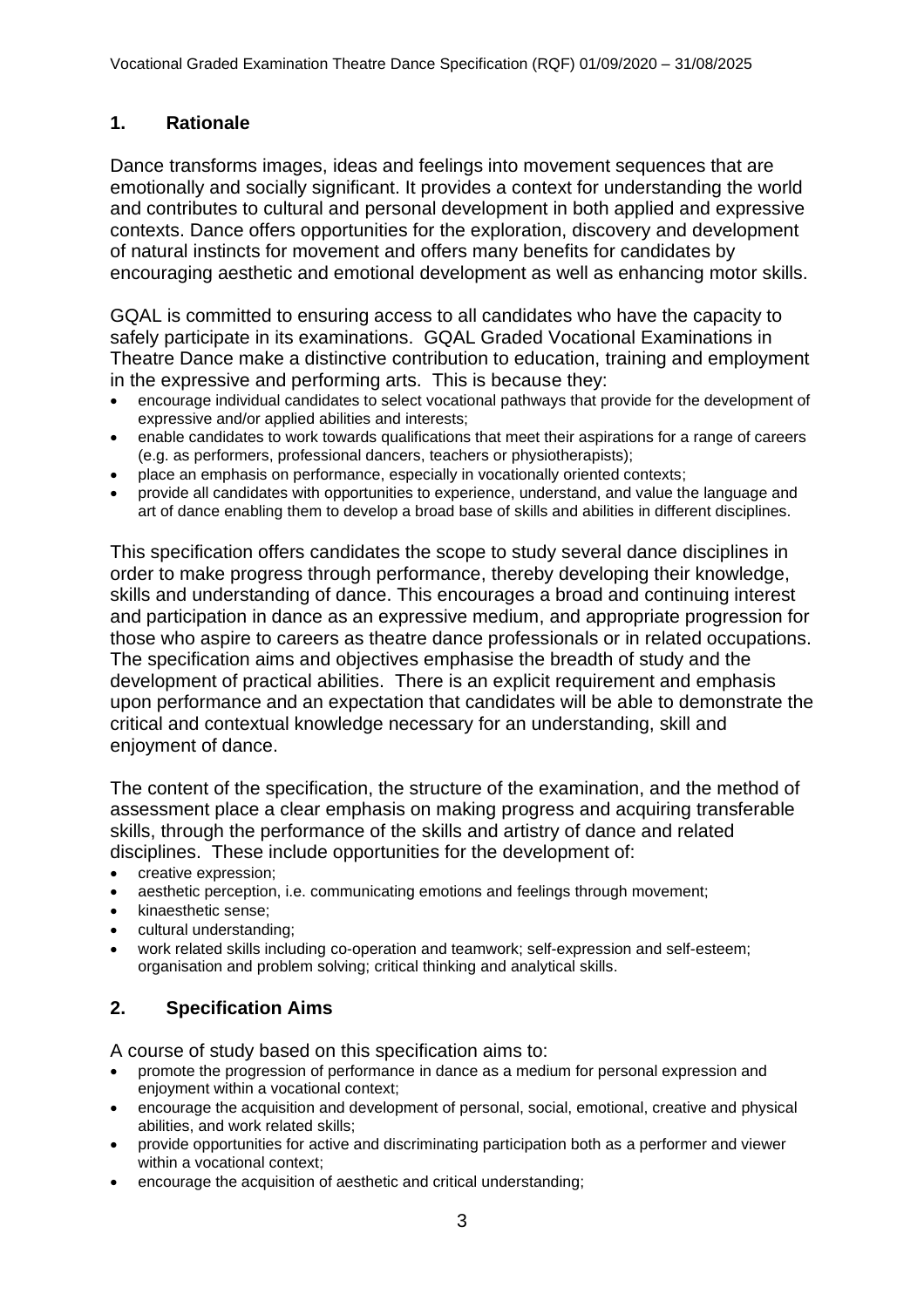• develop increasing awareness of the cultural contribution of dance.

#### **3. Specification Objectives**

The content is intended to enable the following objectives to be met through a course of study which provides opportunities for:

- interpretation and choice of styles and dance disciplines within a coherent and structured context;
- developing the knowledge, skills and understanding of the disciplines and concepts of dance in a vocational and professional context;
- demonstrating increasing levels of self confidence, esteem and interpersonal skills;
- practical work based on sound principles that pay due regard to the health, safety and well being of those involved;
- gaining knowledge and understanding of dance as an art form in relation to different cultural and vocational contexts;
- acquiring knowledge and understanding of the demands and requirements placed upon dance professionals in vocational and professional contexts.

The purpose of the specification may be summarised as fostering intuitive, aesthetic and imaginative thinking expressed through dance and encouraging active and continuing participation in the performing arts, particularly in vocational and professional contexts.

#### **4. Progression**

Progression is achieved through the Graded Examination structure, with each of the grades being progressively differentiated by content and shown through performance. Progression through the vocational grades may lead to dance teaching qualifications, higher education courses, or employment within the wider dance context, e.g. (i) performers within musical theatre and as a dancer or entertainer, (ii) professionals as a director, choreographer, producer, or within promotion/marketing/advertising.

The opportunities for progression underline the contribution of this specification to the national provision of training and qualifications for dancers in the theatre and allied professions. Candidates are able to select pathways that provide for the development of expressive and/or applied abilities and interests, and to work towards qualifications that meet their aspirations for a range of careers as outlined above.

#### **5. Target Groups**

The specification provides opportunities for students who are preparing for careers as professional dancers and in related occupations. Because of the physical demands posed by the specification the minimum age for entry is twelve years. The minimum requirement for entry to courses teaching this specification is at the General Graded Examination in Theatre Dance at Grade 5 or equivalent. The typical age for starting this Vocational Graded Examination is 14 years and a candidate completing all five grades could expect to do this in about 5 years. Many candidates will complete grades in several disciplines during this time.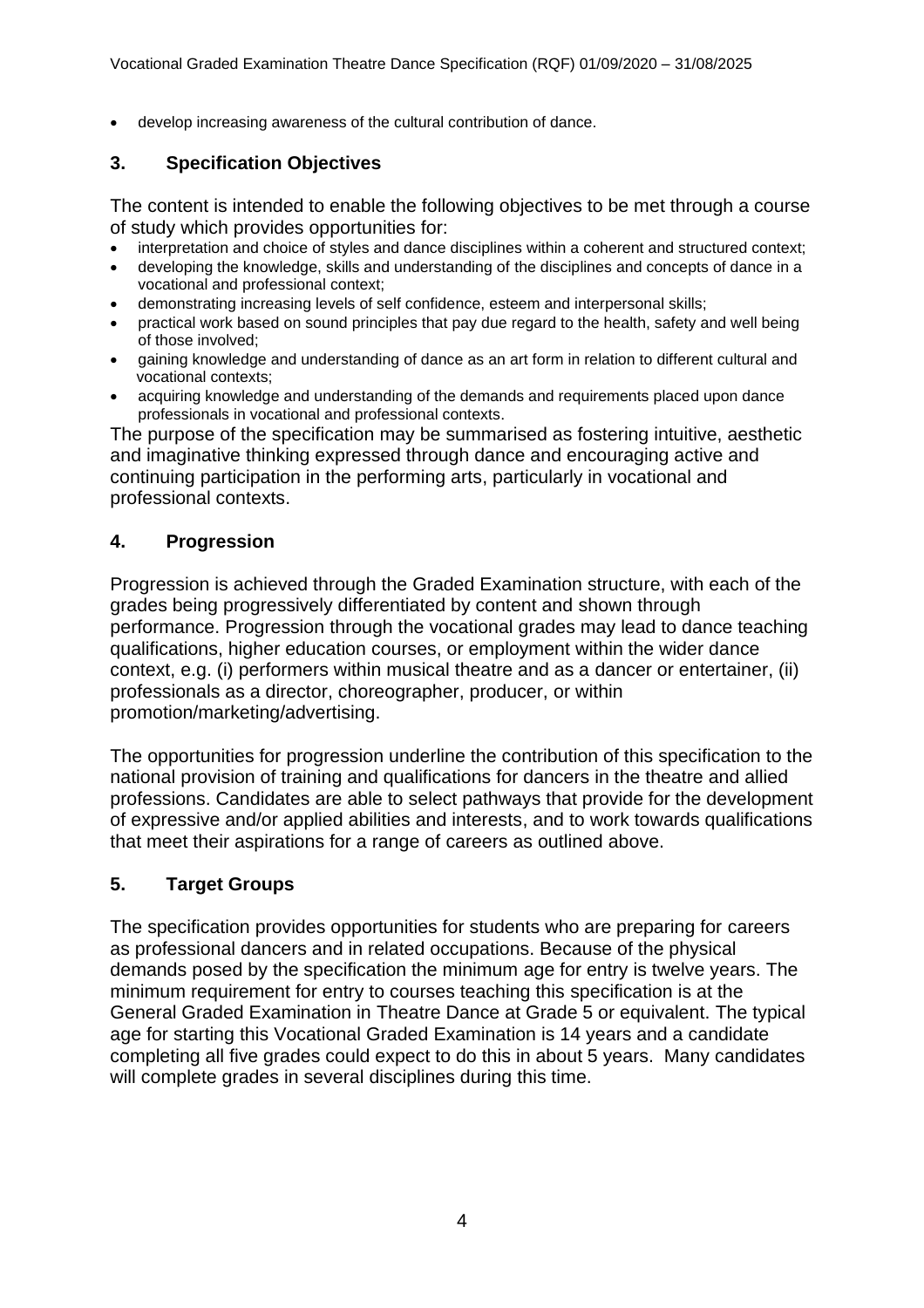Mature students who are considering following this specification are encouraged to contact GQAL for a list of teachers in their area and for advice on what is appropriate for them.

| Minimum Age | <b>Grades</b>               | <b>RQF Level</b> |
|-------------|-----------------------------|------------------|
| 12          | Intermediate                |                  |
|             | <b>Advanced Foundation</b>  |                  |
| 12          | Advanced 1                  |                  |
|             | Advanced 2                  |                  |
| 15          | Professional Development in |                  |
|             | <b>Theatre Dance</b>        |                  |

## **6. Specification Overview**

The vocational grades progress through **Intermediate** (Level 3)**, Advanced Foundation** (Level 3), **Advanced 1** (Level 4), **Advanced 2** (Level 4)**, and Diploma in Professional Development** (Level 5) examinations. Progression through the Grades is provided through a **Programme of Study** based on this specification. Each grade requires the practical demonstration of the minimum levels of achievement set out in the **Level Descriptions**.

## **7. Subject Content**

Throughout the specification subject content is comprised of three interrelated compulsory Examination Components (areas of study):

- Performance Skills and Technique;
- Choreography, Direction and Teaching;
- Cultural and Physiological Aspects of Dance.

Performance Skills and Technique is based upon the ability to:

- show technique, physical strength, stamina, the ability to perform creatively and with expression and musicality.
- recognise, reflect and understand the attributes which contribute and enhance a personal performance.

Choreography is based upon how feelings and concepts are translated into movement in various styles, rhythms and patterns and the way these are applied creatively. Direction is about receiving and interpreting direction in a theatrical environment, whilst Teaching is about acquiring the ability to understand and teach the principles of sound technique in ways that are appropriate to task and ability.

Cultural and Physiological Aspects of Dance is understanding (i) that dance takes different forms in different cultures and that these result in different traditions, styles and purposes, (ii) the career opportunities available to dance professionals and what it is like to live and work as a dancer, (iii) the importance to dancers of developing and maintaining physical and mental well being and safe working practices.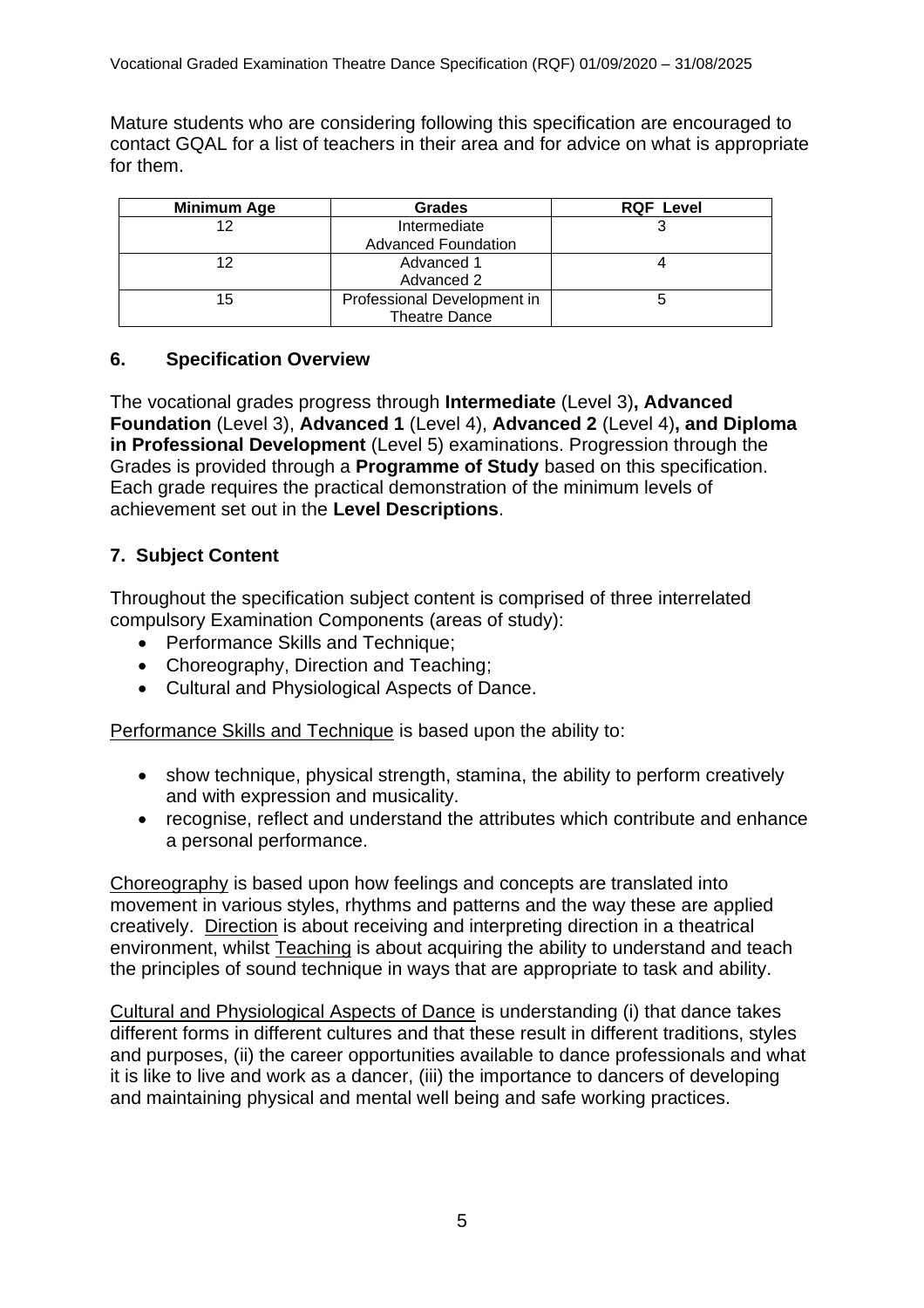## **8. Examination Components**

| <b>Examination</b><br><b>Components</b>        | Intermediate<br>Level 3                                                        | <b>Advanced</b><br><b>Foundation</b><br>Level 3                             | <b>Advanced 1</b><br>Level 4                                                                                                                                                                   | <b>Advanced 2</b><br>Level 4                                       | Professional<br><b>Development</b><br>Level 5                      |
|------------------------------------------------|--------------------------------------------------------------------------------|-----------------------------------------------------------------------------|------------------------------------------------------------------------------------------------------------------------------------------------------------------------------------------------|--------------------------------------------------------------------|--------------------------------------------------------------------|
| Performance                                    | Management of<br>self                                                          | Working with<br>others                                                      | Exploring<br>performance<br>styles                                                                                                                                                             | Working as a<br>Professional.                                      | Working as a<br>Professional                                       |
| <b>Skills</b>                                  | Personal Style                                                                 | Accepting                                                                   |                                                                                                                                                                                                | Critical thought.                                                  | Relationships                                                      |
|                                                | direction,<br>Self discipline<br>criticism and                                 |                                                                             | Adaptability<br>Self-evaluation                                                                                                                                                                | Strengths and<br>weaknesses.                                       | Research                                                           |
|                                                | Grooming                                                                       | responsibility                                                              | Motivation                                                                                                                                                                                     |                                                                    | Movement                                                           |
|                                                | Time keeping                                                                   | Responding to<br>others                                                     |                                                                                                                                                                                                |                                                                    | sequences their<br>purpose,<br>contribution                        |
|                                                | Responsibility                                                                 | Working with<br>rules                                                       |                                                                                                                                                                                                |                                                                    | Prepare own<br>programme                                           |
| <b>Technique</b><br>(Barre, Centre<br>& Dance) |                                                                                | this repertoire in Barre, Centre and Dance.                                 | Content is determined by the repertoire set for each Grade and discipline and is differentiated by<br>demand and outcome. All candidates are expected to show evidence that they have achieved |                                                                    |                                                                    |
| Choreography                                   | Investigate the<br>meaning of<br>choreography                                  | Investigate a<br>chosen piece<br>Discuss tempos                             | Investigate and<br>analyse<br>performance<br>structures                                                                                                                                        | <b>Investigate Male</b><br>and Female<br>roles                     | Prepared<br>choreographed<br>solo by<br>candidate                  |
|                                                | Study a<br>choreographed<br>piece                                              | and mood                                                                    |                                                                                                                                                                                                | Difference.<br>Implementation                                      |                                                                    |
|                                                | Interpret<br>instructions                                                      | Interpret<br>directions                                                     | Interpret<br>directions                                                                                                                                                                        | Interpret<br>directions                                            | Differing creative<br>interpretation.                              |
| <b>Direction</b>                               | Technical<br>direction                                                         | Technical<br>direction                                                      | Technical<br>direction                                                                                                                                                                         | Technical<br>direction                                             | Ability to adapt<br>from receiving to<br>giving direction          |
|                                                | Amalgamation<br>set by examiner                                                | Amalgamation<br>set by examiner                                             | Amalgamation<br>set by examiner                                                                                                                                                                | Amalgamation<br>set by examiner                                    | Following                                                          |
|                                                | Take & respond                                                                 | Take & respond                                                              | Recognise<br>different time                                                                                                                                                                    | Take & respond                                                     | examiners<br>instructions<br>adapt a                               |
|                                                |                                                                                |                                                                             | signatures<br>Take & respond                                                                                                                                                                   | Recognise<br>tempo change                                          | movement<br>sequence (e.g.<br>change of style                      |
|                                                |                                                                                |                                                                             |                                                                                                                                                                                                | Improvisation                                                      | & tempo)                                                           |
| <b>Teaching</b>                                | Understanding<br>of basic<br>technique and<br>correct stance<br>Development of | Investigate<br>teaching of basic<br>steps<br><b>Breathing</b><br>techniques | Constructing a<br>sequence for a<br>particular level<br>of ability                                                                                                                             | Constructing a<br>sequence for 2<br>different levels<br>of ability | Teaching a<br>sequence,<br>building blocks,<br>and<br>explanations |
|                                                | technical skills                                                               |                                                                             |                                                                                                                                                                                                | The role of the                                                    |                                                                    |
| <b>Cultural</b>                                | Investigate the<br>origin of the<br>dance discipline                           | Investigate a<br>major influence<br>on the dance<br>discipline              | Dance in other<br>cultures                                                                                                                                                                     | dance<br>professional                                              | Living and<br>working as a<br>dance<br>professional                |
| Physiological                                  | Personal<br>responsibility<br>Emergency<br>procedures                          | Health in<br>performance<br>Recording injury<br>and accidents               | Physiology for<br>dancers                                                                                                                                                                      | Health & Safety<br>for dancers                                     | Maintaining<br>Professional<br>levels of fitness                   |
|                                                |                                                                                |                                                                             |                                                                                                                                                                                                |                                                                    |                                                                    |

The three Examination Components are summarised in the table below: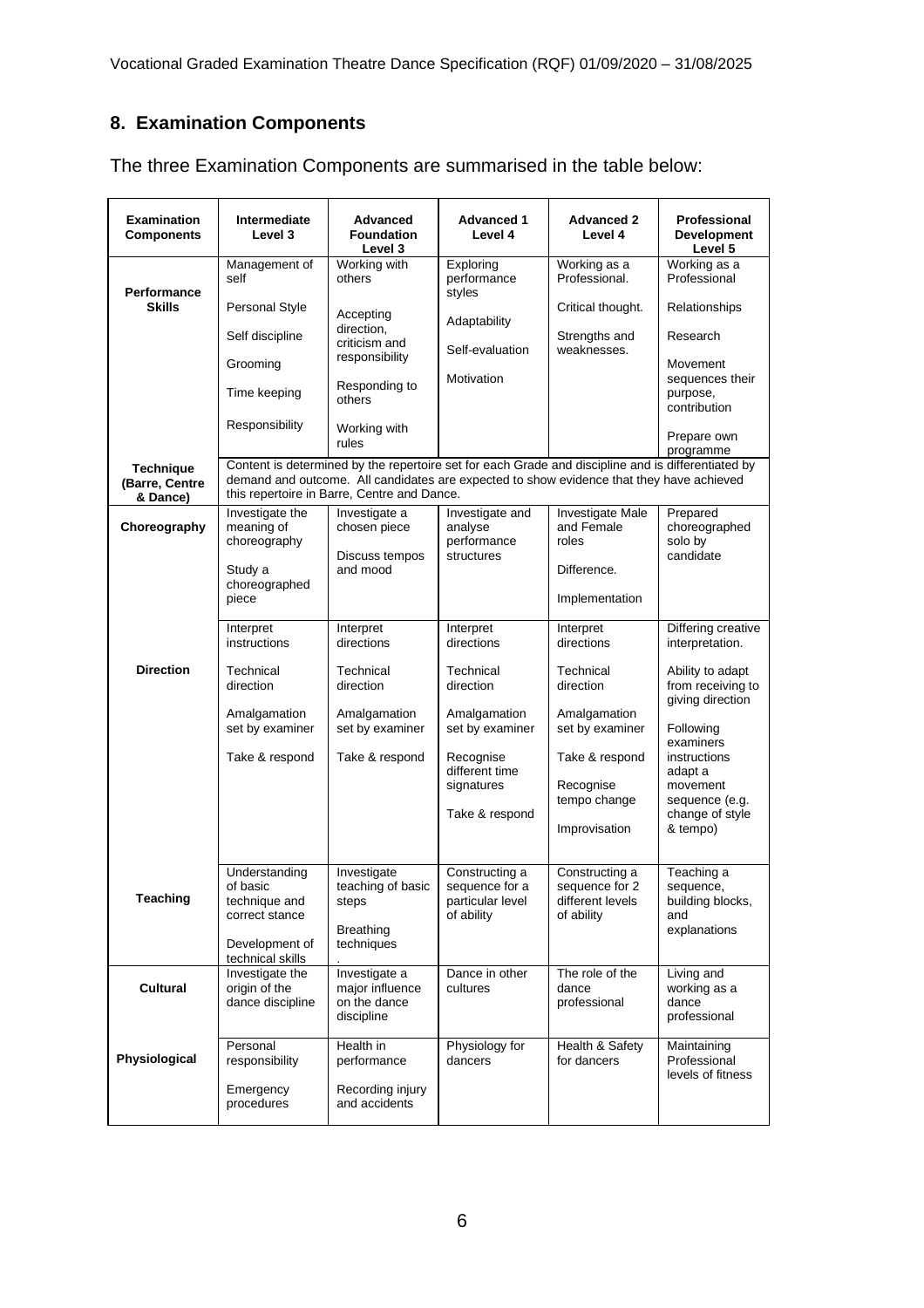## **9. Total Qualification Time**

Each Graded Vocational Examination follows the same pattern and will require the following minimum amount of study hours.

| Grade                                     | <b>Guided</b><br>Learning<br><b>Hours</b> | <b>Other learning</b><br>Hours:<br>eg practice | Total<br><b>Qualification</b><br><b>Time</b> | <b>Current Credit</b><br>Value |
|-------------------------------------------|-------------------------------------------|------------------------------------------------|----------------------------------------------|--------------------------------|
| Intermediate                              | 150                                       | 125                                            | 275                                          | 28                             |
| Advanced<br><b>Foundation</b>             | 150                                       | 125                                            | 275                                          | 28                             |
| <b>Advanced 1</b>                         | 150                                       | 175                                            | 325                                          | 33                             |
| <b>Advanced 2</b>                         | 150                                       | 225                                            | 375                                          | 38                             |
| <b>Professional</b><br><b>Development</b> | 150                                       | 230                                            | 380                                          | 38                             |

## **10. Availability of Examinations and Entry Details**

These examinations are available to anyone who:

- is 12 years of age or over at the time of entry for Intermediate to Advanced 2 and 15 years of age or over at the time of entry for the Professional Development Level;
- has the physical capacity to safely reach the required standard;
- has GQAL General Graded Examination Grade 5 or its equivalent.

All candidates must enter at the Vocational Graded Examination Intermediate Grade in each discipline selected. Entry to the Advanced Foundation through to the Professional Development Grades requires the candidate to have obtained a Pass at the previous Grade in each discipline, before being entered for the next Grade in that discipline.

GQAL entry requirements are intended to ensure that there are no barriers to restrict access and progression and that equal opportunities exist for all candidates.

Centres and teachers are required to provide applicants with information and advice on the Programme of Study, the level of demand and associated physical requirements, and the expectations of performance at the Grade sought. GQAL reserves the right to decline entry to an examination where previous qualifications, experience and level of physical fitness give rise to concerns about the safety and well being of the candidate during an examination performance*.*

Examinations are available through the teacher with a minimum notice period, further details are available from GQAL.

There are no entry restrictions placed on candidates who are studying for other qualifications in Dance with other Awarding Organisations.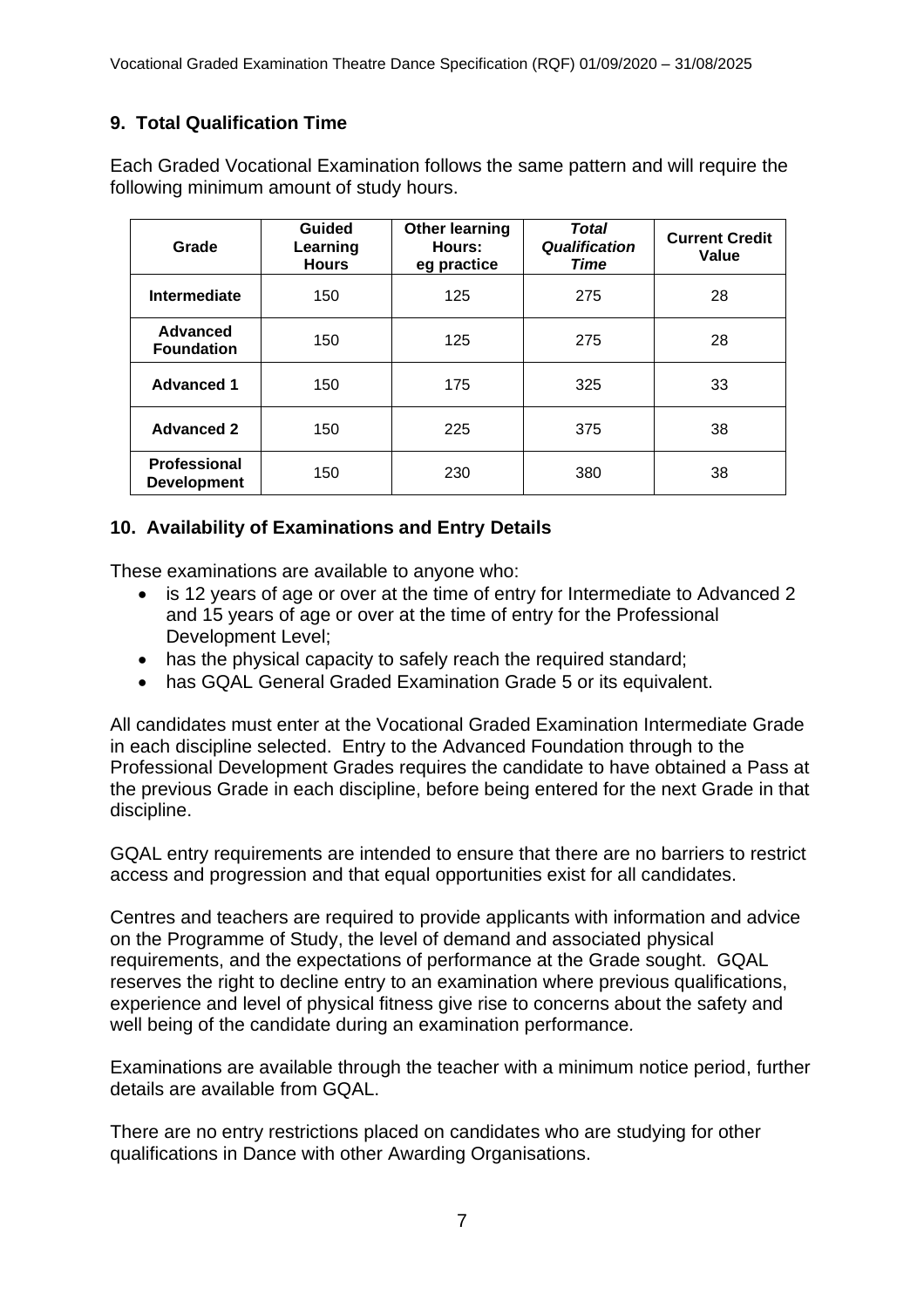The examination will be conducted by either a Visiting Examiner, or a Remote Examiner. The option of a remote examination is at the discretion of GQAL, Centres/Teachers wishing to have the examination conducted remotely should make a request to GQAL. GQAL reserves the right to insist on remote examining in certain circumstances.

## **11. Duration of Examinations**

All examinations are performance based and are structured so that the duration of each examination provides opportunities for all candidates to demonstrate achievement in the chosen discipline whilst ensuring comparability of demand across the disciplines. The duration of examinations is set out in the following table.

|                                                          | Intermediate | Advanced<br><b>Foundation</b> | <b>Advanced 1</b><br>and 2 | <b>Professional</b><br><b>Development</b> |
|----------------------------------------------------------|--------------|-------------------------------|----------------------------|-------------------------------------------|
| Maximum duration of the<br><b>Examination in minutes</b> | 70           | 90                            | 90                         | 90                                        |

At each level and between some grades there is an increase in the time required to ensure that multiple candidates have adequate opportunities to demonstrate the necessary levels of performance.

#### **12. Scheme of Assessment**

Assessment is by external examination.

The marking scheme comprises a balanced and interrelated structure of **Examination Components** and **Assessment Categories**. Taken together they form a matrix that enables the performance of each candidate to be systematically assessed and marked in order to produce both a final score and a profile of achievement.

There are **three Examination Components**, (i) Performance Skills & Technique (PST) - Barre, Centre, Dance, Performance Understanding, (ii) Choreography, Direction & Teaching (CDT) and (iii) Cultural & Physiological aspects of Dance (CPD).

The **six Assessment Categories** are, (i) Technique, (ii) Musicality, (iii) Appearance, (iv) Performance Skills, (v) Knowledge & Understanding (K & U), (vi) Professional Practice.

During the examination candidates will be assessed on their ability to demonstrate performance in the **six** Assessment Categories.

- *1. Technique* that is correct, secure, safe and controlled.
- *2. Musicality* that shows awareness of appropriate timing, speed, interpretation, feeling and expression.
- *3. Appearance* that shows personal discipline, confidence, and responsiveness.
- *4. Performance Skills* that are projected with flair and individuality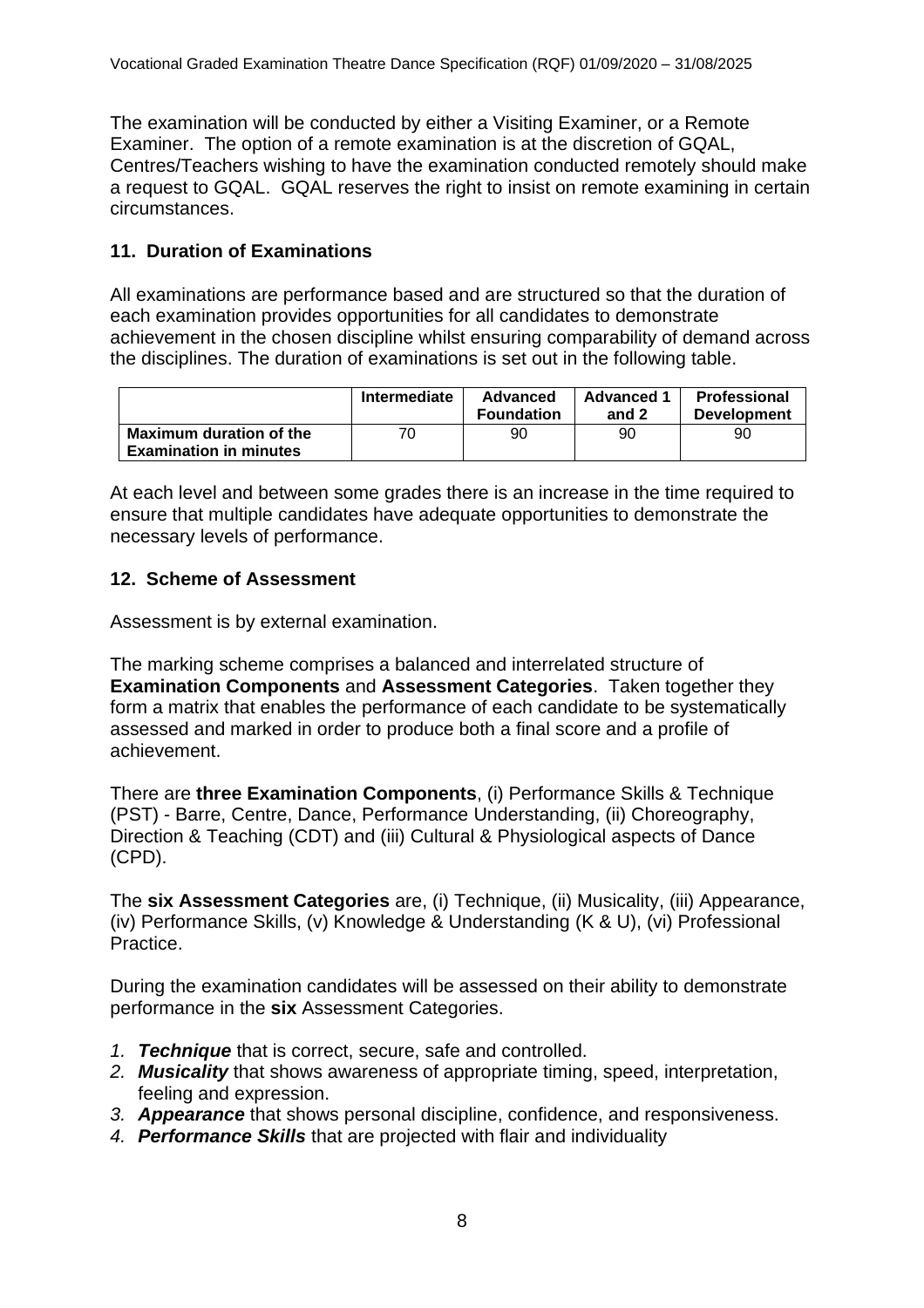- *5. Knowledge and Understanding* by responding to the examiner's instructions with knowledge of the responses required and delivery that is confident and responsive.
- 6. *Professional Practice* shown through systematic preparation, understanding of professional requirements and delivery that is confident and responsive.

Candidates are required to produce a personal 'journal' or 'project' as a working document which captures their personal research, critical reflection and their broad dance related curriculum. This will not be formally assessed but will contribute towards the discussions between them and the examiner that forms part of the 'Viva' or 'Questions' used to assess the candidate.

#### **Mark Allocation Tables**

| Level 3 & 4 Examination Components and Assessment Categories<br>~ Intermediate / Advanced Foundation / Advanced 1 / Advanced 2 ~ |           |                  |           |            |     |            |            |                                     |      |      |                              |  |
|----------------------------------------------------------------------------------------------------------------------------------|-----------|------------------|-----------|------------|-----|------------|------------|-------------------------------------|------|------|------------------------------|--|
|                                                                                                                                  |           | <b>Technique</b> |           |            | App |            |            | <b>Performance</b><br><b>Skills</b> | ∍    |      | <b>Professional Practice</b> |  |
|                                                                                                                                  | Tech<br>A | Tech<br>в        | Tech<br>C | <b>Mus</b> |     | <b>PSA</b> | <b>PSB</b> | &<br>×                              | PP A | PP B | PP C                         |  |
| <b>Barre</b>                                                                                                                     | 5         | 5                | 5         | 5          |     |            | 5          | 5                                   |      |      |                              |  |
| <b>Centre</b>                                                                                                                    | 5         | 5                | 5         | 5          | 5   |            |            | 5                                   | 5    |      |                              |  |
| <b>Dance</b>                                                                                                                     | 5         | 5                | 5         | 5          |     | 5          | 5          | 5                                   |      |      |                              |  |
| <b>P Skills</b>                                                                                                                  |           |                  |           |            |     |            |            |                                     | 5    | 5    | 5                            |  |
| <b>CDT</b>                                                                                                                       | 5         | 5                | 5         | 5          |     |            | 5          | 5                                   | 5    | 5    | 5                            |  |
| <b>CPD</b>                                                                                                                       |           |                  |           |            |     |            |            |                                     | 5    | 5    | 5                            |  |

| Level 5 Examination Components and Assessment Categories<br>~ Professional Development ~ |                |      |     |                |     |     |   |                              |              |
|------------------------------------------------------------------------------------------|----------------|------|-----|----------------|-----|-----|---|------------------------------|--------------|
|                                                                                          |                |      |     |                |     |     |   | <b>Professional Practice</b> |              |
|                                                                                          |                | Tech | Mus | <b>P Skill</b> | K&U | App | Α | B                            | $\mathbf{C}$ |
|                                                                                          | <b>B1</b>      | 5    | 5   | 5              | 5   |     |   |                              |              |
| <b>Barre</b>                                                                             | <b>B2</b>      | 5    | 5   | 5              | 5   |     | 5 | 5                            | 5            |
|                                                                                          | <b>B3</b>      | 5    | 5   | 5              | 5   |     |   |                              |              |
|                                                                                          | C <sub>1</sub> | 5    | 5   | 5              | 5   |     |   |                              |              |
| Centre                                                                                   | C <sub>2</sub> | 5    | 5   | 5              | 5   |     | 5 | 5                            | 5            |
|                                                                                          | C <sub>3</sub> | 5    | 5   | 5              | 5   | 5   |   |                              |              |
|                                                                                          | D <sub>1</sub> | 5    | 5   | 5              | 5   |     |   |                              |              |
| Dance                                                                                    | D <sub>2</sub> | 5    | 5   | 5              | 5   |     | 5 | 5                            | 5            |
|                                                                                          | D <sub>3</sub> | 5    | 5   | 5              | 5   |     |   |                              |              |
| <b>PS</b>                                                                                |                |      |     |                |     |     | 5 | 5                            | 5            |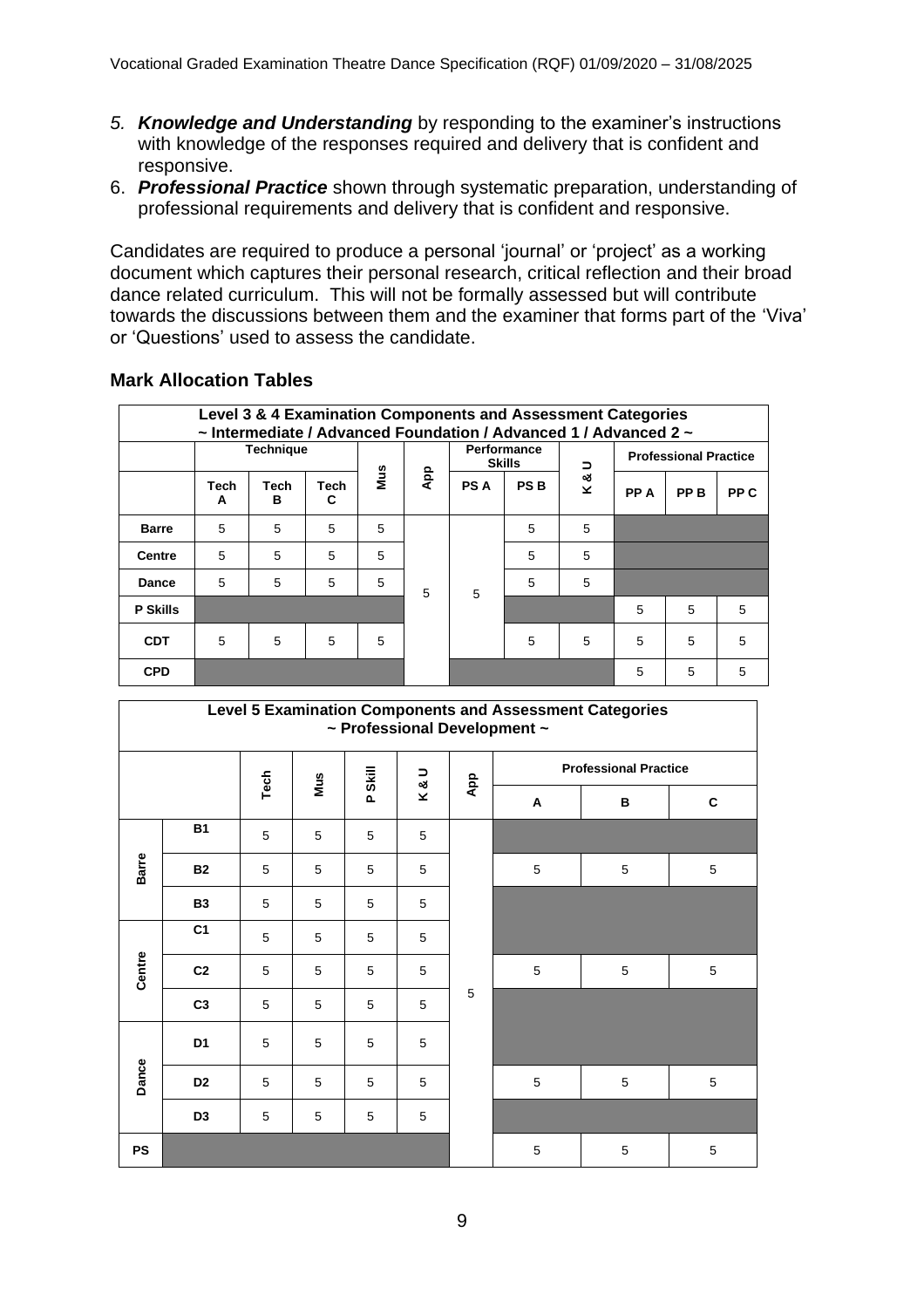|            | Own Solo         | 5 | 5 | 5 | 5 | 5 | 5 | 5 |
|------------|------------------|---|---|---|---|---|---|---|
| <b>GDT</b> | <b>Direction</b> |   |   |   |   | 5 | 5 | 5 |
|            | <b>Teaching</b>  |   |   |   |   | 5 | 5 | 5 |
|            | <b>Cultural</b>  |   |   |   |   | 5 | 5 | 5 |
| GPD        | Physical         |   |   |   |   | 5 | 5 | 5 |

Candidates will be asked questions during any examination component and during time allocated as a 'Viva' within the time allocated for the examination. Marks are awarded for Professional Practice A~Preparation; B~Understanding; C~Delivery. Examples of questions and tasks for each grade are given in the Programme of Study.

|                | <b>WEIGHTINGS OF ASSESSMENT CATEGORIES</b> |                  |                 |          |                |          |                           |  |  |
|----------------|--------------------------------------------|------------------|-----------------|----------|----------------|----------|---------------------------|--|--|
|                |                                            | <b>Tech</b><br>% | <b>Mus</b><br>% | App<br>% | P. Skills<br>% | K&U<br>% | <b>Prof Practice</b><br>% |  |  |
| L <sub>3</sub> | Intermediate.<br>Advanced<br>Foundation.   | 45               | 10              | 5        | 15             | 15       | 10                        |  |  |
| L4             | Advanced 1.<br>Advanced 2.                 | 30               | 10              | 5        | 15             | 10       | 30                        |  |  |
| L5             | Professional<br>Practice.                  | 15               | 10              | 5        | 15             | 5        | 50                        |  |  |

The description of what is required at each Level for each Assessment Category is termed **Assessment Criteria**. Each **Assessment Criteria** is exemplified by reference to a list of terms that describe how it is to be understood and applied. These lists of terms are provided to guide and direct examiners as a means of ensuring common levels of understanding and expectation.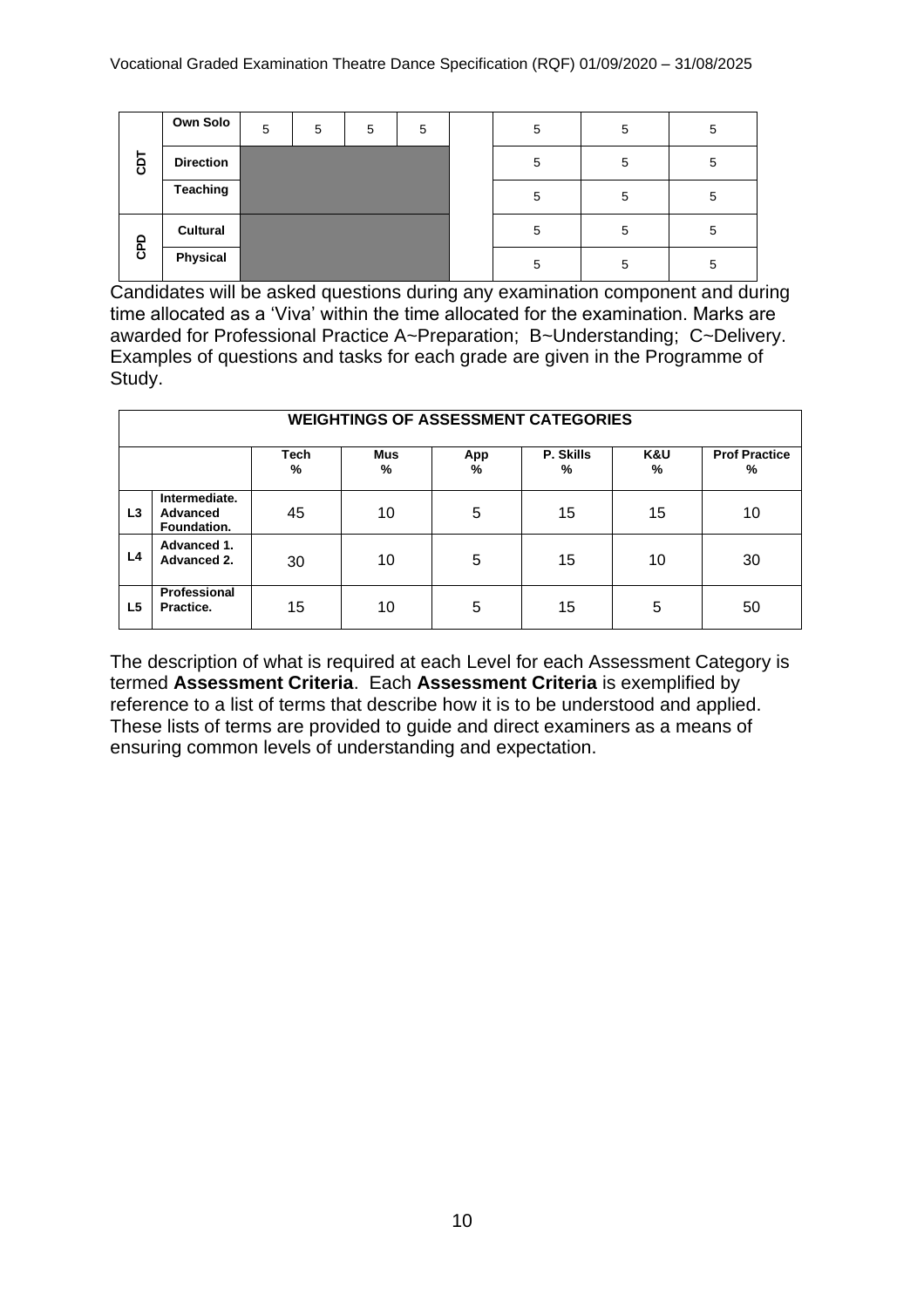## **13. Level 3 (RQF) Assessment Criteria**

Level 3 Vocational Dance examinations provide evidence that dance students have an increasing awareness of the demands of the dance profession and demonstrate SOUND AND ESTABLISHED dance skills, understanding and artistry in the Assessment Criteria. Differentiation between Intermediate and Advanced Foundation is defined by the progressive requirements, and expectations prescribed in the Practical and Professional Practice Programmes of Study for each grade. These Programmes of Study provide a framework for the teaching and learning of the vocabulary and SOUND AND ESTABLISHED skills, understanding, artistry and professional development.

|                                        |                                                                                                      | <b>LEVEL 3 ASSESSMENT CRITERIA</b>                                                                                                                                                                                                               |
|----------------------------------------|------------------------------------------------------------------------------------------------------|--------------------------------------------------------------------------------------------------------------------------------------------------------------------------------------------------------------------------------------------------|
| <b>Assessment</b><br>Category          | <b>Assessment Criteria</b>                                                                           |                                                                                                                                                                                                                                                  |
| <b>Technique</b>                       | Tech A<br>placement<br>$\bullet$<br>stance<br>$\bullet$<br>alignment<br>$\bullet$                    | Precise foot/ankle placement is demonstrated.<br>Body posture, leg and arm position and alignment<br>is fully coordinated and established.                                                                                                       |
|                                        | Tech B<br>balance<br>$\bullet$<br>strength<br>$\bullet$<br>control<br>$\bullet$                      | Secure balance is maintained. Core strength,<br>technical accuracy and control of the body and<br>limbs are demonstrated with assurance in<br>response to the demands of the required<br>sequences and combinations. (Quality of tone in<br>tap) |
|                                        | Tech C<br>flexibility<br>elevation<br>stamina                                                        | Suppleness and agility is demonstrated.<br>Elevation and energy where appropriate<br>consistently sustained in the delivery of the<br>required sequences.                                                                                        |
| <b>Musicality</b>                      | <b>Musicality</b><br>timing<br>$\bullet$<br>interpretation<br>$\bullet$<br>feeling                   | Work is demonstrated with correct timing and<br>an ability to interpret a range of musical<br>expression and styles.                                                                                                                             |
| Appearance                             | Appearance<br>as required in the<br>$\bullet$<br>programme of study                                  | Ballet - Modern Jazz - Tap                                                                                                                                                                                                                       |
| Performance<br><b>Skills</b>           | <b>PSA</b><br>personality<br>flair<br>$\bullet$<br>projection<br>$\bullet$                           | The communication of emotion/expression to<br>an audience is fully integrated into the<br>performance. Flair and individuality and an<br>understanding of the relationship between<br>performer and an audience is evident.                      |
|                                        | <b>PSB</b><br>attitude<br>$\bullet$<br>responsiveness<br>$\bullet$<br>spatial awareness<br>$\bullet$ | The dance space is fully utilised as a part of<br>dance expression. A positive and confident<br>attitude and responsiveness to the examiner is<br>evident throughout.                                                                            |
| Knowledge and<br><b>Understanding</b>  | K&U<br>knowledge<br>$\bullet$<br>understanding                                                       | Thorough knowledge and understanding of<br>the movement vocabulary and requirements of<br>the programme of study.                                                                                                                                |
| <b>Professional</b><br><b>Practice</b> | PP A<br>preparation                                                                                  | The candidate must be able to discuss, reflect<br>and show evidence of preparation and<br>research.                                                                                                                                              |
|                                        | PP <sub>B</sub><br>understanding<br>$\bullet$                                                        | Candidates must show, and be able to<br>communicate, their knowledge and<br>understanding of the requirements.                                                                                                                                   |
|                                        | PP <sub>C</sub><br>delivery<br>$\bullet$                                                             | Confident and articulate responses required.                                                                                                                                                                                                     |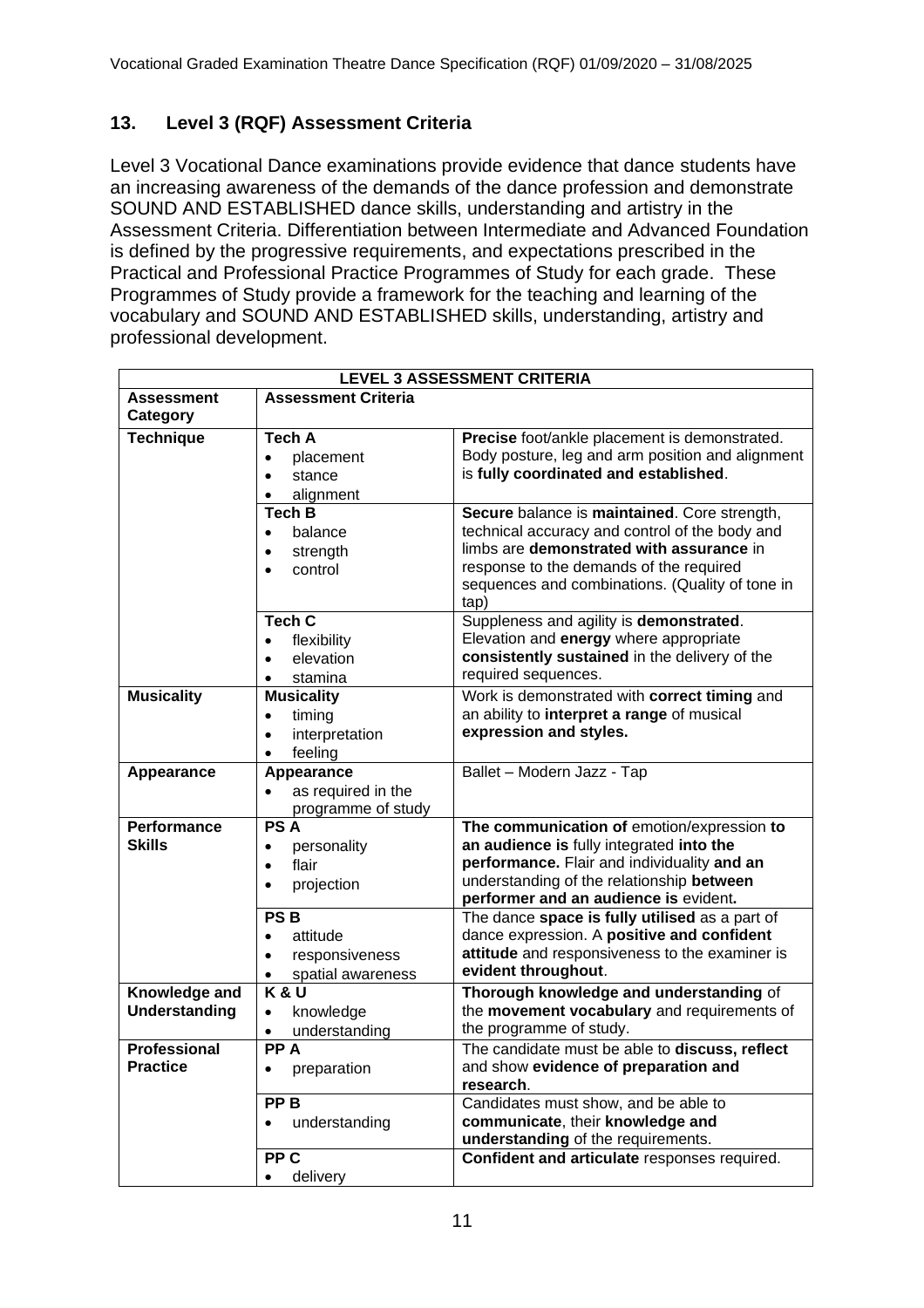## **14. Level 4 (RQF) Assessment Criteria**

Level 4 Vocational Dance examinations provide evidence that dance students have a clear and focussed awareness of the demands of the dance profession and demonstrate HIGHLY DEVELOPED dance skills, understanding and artistry in the Assessment Criteria. Differentiation between Advanced 1 and Advanced 2 is defined by the progressive requirements, and expectations prescribed in the Practical and Professional Practice Programmes of Study for each grade. These Programmes of Study provide a framework for the teaching and learning of the vocabulary and HIGHLY DEVELOPED skills, understanding, artistry and professional development.

|                      |                                 | <b>LEVEL 4 ASSESSMENT CRITERIA</b>               |
|----------------------|---------------------------------|--------------------------------------------------|
| <b>Assessment</b>    | <b>Assessment Criteria</b>      |                                                  |
| <b>Category</b>      |                                 |                                                  |
| <b>Technique</b>     | Tech A                          | Precise foot/ankle placement is sustained.       |
|                      | placement<br>$\bullet$          | Correct body posture and alignment is fully      |
|                      | stance<br>$\bullet$             | coordinated and consistently established.        |
|                      | alignment<br>$\bullet$          |                                                  |
|                      | <b>Tech B</b>                   | Core strength, balance, technical accuracy and   |
|                      | balance<br>$\bullet$            | control of the body and limbs are sustained in   |
|                      | strength<br>$\bullet$           | response to the demands of the required          |
|                      | control<br>$\bullet$            | sequences and combinations. (Quality of tone in  |
|                      |                                 | tap)                                             |
|                      | Tech C                          | Suppleness and agility, elevation and where      |
|                      | flexibility<br>$\bullet$        | appropriate are consistently sustained           |
|                      | elevation<br>$\bullet$          | throughout in the delivery of the required       |
|                      | stamina<br>$\bullet$            | sequences.                                       |
| <b>Musicality</b>    | <b>Musicality</b>               | Consistently demonstrate understanding and       |
|                      | timing<br>$\bullet$             | musical interpretation of the mood and style of  |
|                      | interpretation<br>$\bullet$     | the musical phrasing and dynamics.               |
|                      | feeling<br>$\bullet$            |                                                  |
| Appearance           | Appearance                      | Ballet - Modern Jazz - Tap                       |
|                      | as required in the<br>$\bullet$ |                                                  |
|                      | programme of study              |                                                  |
| <b>Performance</b>   | <b>PSA</b>                      | The performer shows flair and individuality and  |
| <b>Skills</b>        | personality<br>$\bullet$        | effectively engages with the audience. The       |
|                      | flair<br>$\bullet$              | communication of emotion and expression is fully |
|                      | projection<br>$\bullet$         | integrated.                                      |
|                      | PS <sub>B</sub>                 | The dance space is fully utilised as a part of   |
|                      | attitude<br>$\bullet$           | dance expression. A positive and confident       |
|                      | responsiveness<br>$\bullet$     | attitude is consistently demonstrated in         |
|                      | spatial awareness<br>$\bullet$  | response to the examiner.                        |
| Knowledge and        | K & U                           | Thorough knowledge and understanding of the      |
| <b>Understanding</b> | knowledge<br>$\bullet$          | movement vocabulary and requirements of the      |
|                      | understanding<br>$\bullet$      | programme of study.                              |
| <b>Professional</b>  | PP A                            | The candidate must show evidence of research     |
| <b>Practice</b>      | preparation                     | and preparation, be able to discuss and reflect. |
|                      | PP B                            | Candidates must show and be able to              |
|                      | understanding<br>$\bullet$      | communicate a thorough knowledge and             |
|                      |                                 | understanding of the requirements                |
|                      | PP <sub>C</sub>                 | The delivery should be articulate, clear and     |
|                      | delivery<br>$\bullet$           | confident with an ability to demonstrate         |
|                      |                                 | purposefully the subject matter with a positive  |
|                      |                                 | attitude.                                        |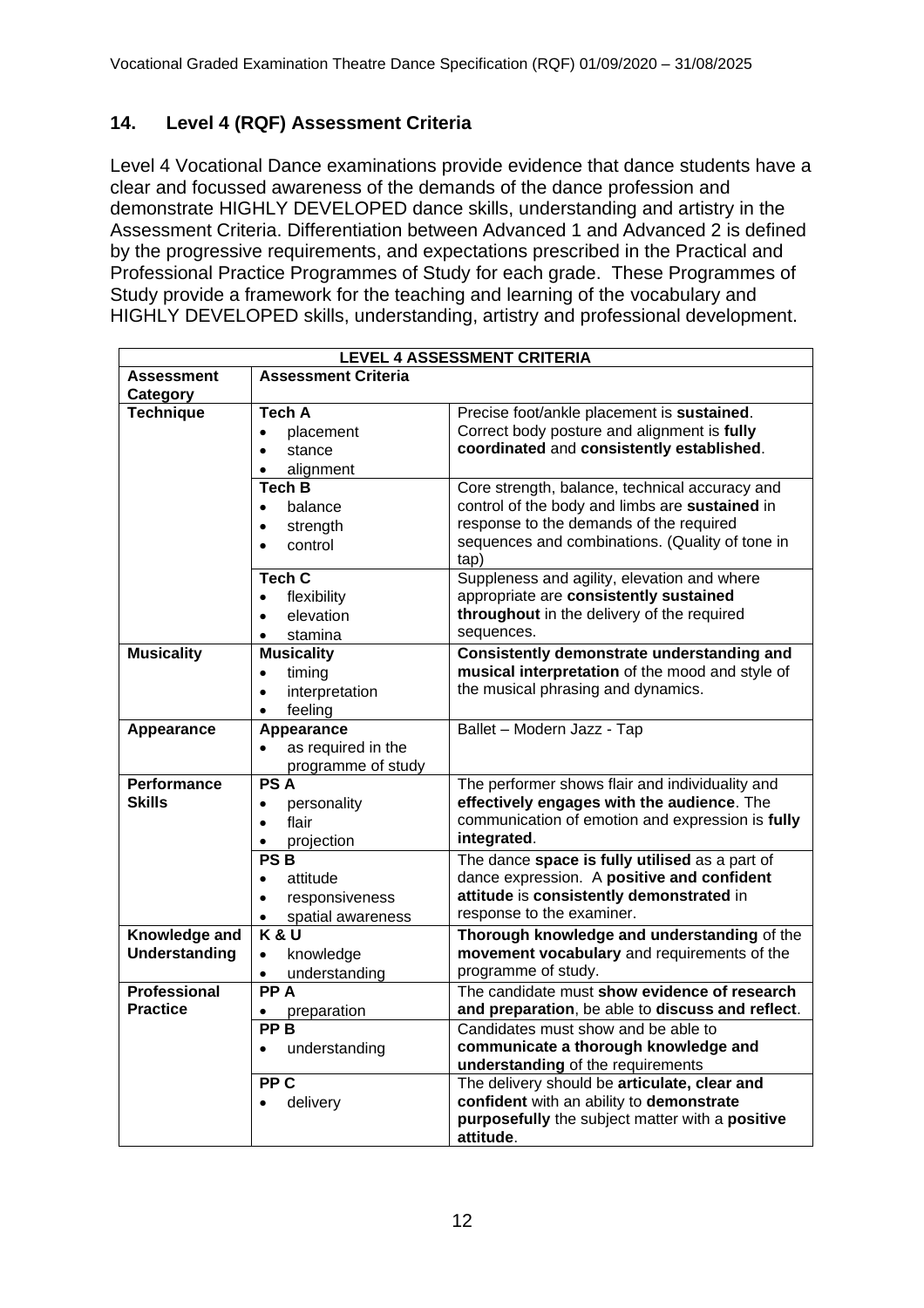## **15. Level 5 (RQF) Assessment Criteria**

Level 5 Vocational Dance examinations provides evidence that the dance student can INDEPENDENTLY APPLY their knowledge, skills and the techniques required both in theory and in practice. That they understand the demands made on a working dance professional and are able to maintain the personal levels of health, fitness and stamina that this requires. That they show a CREATIVE AND INDIVIDUAL APPROACH to their choreography, direction and teaching and the enthusiasm to communicate this with others in order to motivate and encourage them, and they project the performance skills necessary to dance with the FLAIR, CONFIDENCE AND INDIVIDUALITY needed to ENGAGE AN AUDIENCE.

| <b>LEVEL 5 ASSESSMENT CRITERIA</b> |                                                              |                                                    |  |  |  |  |
|------------------------------------|--------------------------------------------------------------|----------------------------------------------------|--|--|--|--|
| <b>Assessment</b>                  | <b>Assessment Criteria</b>                                   |                                                    |  |  |  |  |
| Category                           |                                                              |                                                    |  |  |  |  |
| <b>Technique</b>                   |                                                              |                                                    |  |  |  |  |
| Set                                | <b>TECHNIQUE ~</b>                                           | Technique is established and sustained with        |  |  |  |  |
|                                    | placement, stance, alignment,                                | technical accuracy and precision.                  |  |  |  |  |
| Candidate                          | balance, strength, control,                                  | Technique is established and sustaining            |  |  |  |  |
|                                    | flexibility, elevation, stamina,                             | showing the appropriate relationship between       |  |  |  |  |
|                                    | (Quality of tone in tap)                                     | the chosen steps and the music.                    |  |  |  |  |
| Examiner                           |                                                              | Technique is established and sustained with        |  |  |  |  |
|                                    |                                                              | technical accuracy and precision.                  |  |  |  |  |
| <b>Musicality</b>                  |                                                              |                                                    |  |  |  |  |
| Set                                | <b>MUSICALITY ~</b>                                          | Correct timing showing musical interpretation,     |  |  |  |  |
|                                    | timing, interpretation, feeling                              | understanding of musical phrasing and              |  |  |  |  |
|                                    |                                                              | dynamics. Awareness of different time              |  |  |  |  |
|                                    |                                                              | signatures.                                        |  |  |  |  |
| Candidate                          |                                                              | Demonstrate artistic quality using a mixed range   |  |  |  |  |
|                                    |                                                              | of musical choices to enhance the interpretation   |  |  |  |  |
|                                    |                                                              | of the appropriate content.                        |  |  |  |  |
| Examiner                           |                                                              | Demonstrate an understanding and ability to        |  |  |  |  |
|                                    |                                                              | interpret the music provided showing the           |  |  |  |  |
|                                    |                                                              | appropriate artistic quality.                      |  |  |  |  |
| Appearance                         | <b>APPEARANCE ~</b>                                          | Ballet - Modern Jazz - Tap                         |  |  |  |  |
|                                    | as required in the programme<br>of study                     |                                                    |  |  |  |  |
| <b>Performance</b>                 | <b>PERFORMANCE SKILLS ~</b>                                  | Projection of performance skill necessary to       |  |  |  |  |
| <b>Skills</b>                      |                                                              | dance with flair and individuality. The ability to |  |  |  |  |
|                                    | personality, flair, projection,<br>attitude, responsiveness, | reflect and evaluate choices made in self-         |  |  |  |  |
|                                    | spatial awareness.                                           | initiated work                                     |  |  |  |  |
|                                    |                                                              | The dance space is fully utilised as a part of     |  |  |  |  |
|                                    |                                                              | dance expression. A positive and confident         |  |  |  |  |
|                                    |                                                              | attitude is consistently demonstrated in           |  |  |  |  |
|                                    |                                                              | response to the examiner.                          |  |  |  |  |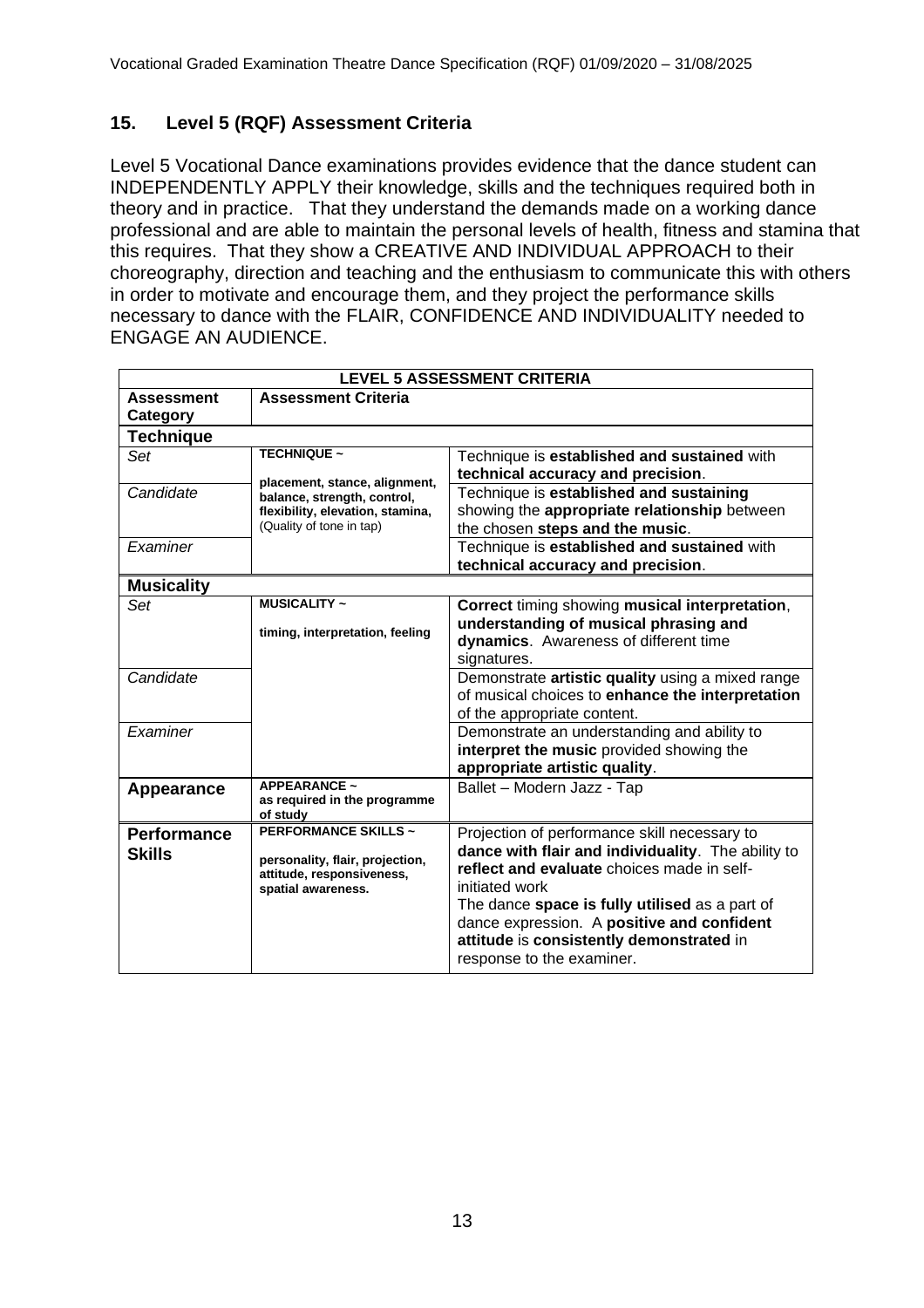| <b>Knowledge and Understanding</b> |                              |                                                                                                                                                                       |  |  |
|------------------------------------|------------------------------|-----------------------------------------------------------------------------------------------------------------------------------------------------------------------|--|--|
| Set                                | $K & U$ ~                    | Competent knowledge and understanding of<br>the Programme of Study requirements.                                                                                      |  |  |
| Candidate                          | knowledge, understanding.    | Sound knowledge and understanding of the<br>chosen movement vocabulary and appropriate<br>use of both time signatures and musical<br>expression.                      |  |  |
| Examiner                           |                              | Competent knowledge and understanding of<br>the requested movement vocabulary.                                                                                        |  |  |
|                                    | <b>Professional Practice</b> |                                                                                                                                                                       |  |  |
|                                    | $PPA -$<br>preparation       | The candidate must show evidence of research<br>and preparation and be able to discuss and<br>reflect.                                                                |  |  |
|                                    | PP B $\sim$<br>understanding | Candidates must show, and be able to<br>communicate a thorough knowledge and<br>understanding of the requirements.                                                    |  |  |
|                                    | PP $C \sim$<br>delivery      | The delivery should be articulate, clear and<br>confident with an ability to demonstrate<br>purposefully the subject matter with a positive<br>attitude and approach. |  |  |

#### **16. Marking**

Marks are awarded for the extent to which the performance of a candidate matches each of the six **Assessment Categories and Criteria** for the **Examination Components** as shown in the **Mark Allocation** Tables (See Section 12 Scheme of Assessment).

For each of the **Assessment Criteria** within each **Assessment Category**, a mark between 0 and 5 will be awarded indicating the degree to which the candidate has met the **Required Standard** as defined in the **Marking Grid** below.

| <b>MARKING GRID</b>                      |                                                                  |                                                                                                                     |                                                                                                                                  |                                             |                                  |
|------------------------------------------|------------------------------------------------------------------|---------------------------------------------------------------------------------------------------------------------|----------------------------------------------------------------------------------------------------------------------------------|---------------------------------------------|----------------------------------|
| 0                                        |                                                                  |                                                                                                                     |                                                                                                                                  |                                             | 5                                |
| Required<br>standard not<br>demonstrated | Required<br>standard<br>demonstrated<br>in a very<br>limited way | Required<br>standard<br>demonstrated<br>in a way that<br>is sometimes<br><b>limited</b> and<br>sometimes<br>partial | Required<br>standard<br>demonstrated<br>in a way that<br>is sometimes<br>partial and<br>sometimes of<br>the required<br>standard | <b>Required</b><br>standard<br>demonstrated | Required<br>standard<br>exceeded |

The descriptions in the **Assessment Criteria** are to be used in conjunction with the requirements of the **Programme of Study** for each Grade. The judgement is made by the examiner in relation to the appropriate **Level Description**.

The total number of marks awarded for each Level is given below:

| Level   | <b>Mark</b> |
|---------|-------------|
| Level 3 | 175         |
| Level 4 | 175         |
| Level 5 | 335         |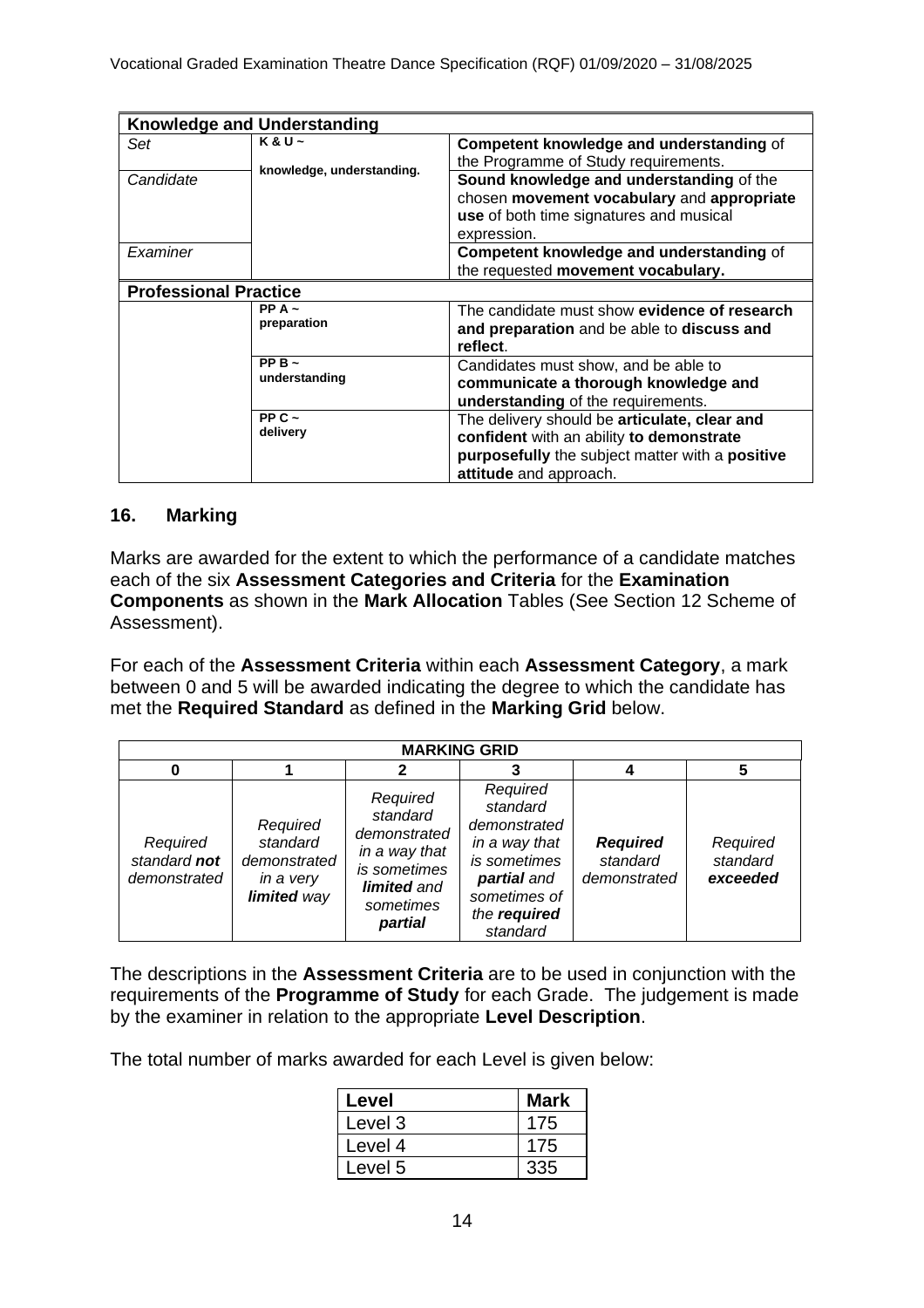## **17. Level Descriptions**

Level Descriptions provide a guide to the qualities and extent of the level of performance that candidates achieving a particular grade are expected to demonstrate. Strength in one area of performance may compensate for weakness in another. The overall achievement necessary to match these descriptions will have been demonstrated by a candidate awarded a Pass. Candidates achieving a Pass with Merit, or a Pass with Distinction, will have matched and exceeded the qualities of performance described. The Level Descriptions form a context for the examiner judgement and when taken as a whole, are indicative of expectations; they are assessed through the Assessment Components and Assessment Criteria.

**Level 3** Assessment Criteria (see section 13) cover the **Intermediate and Advanced Foundation** grades.

**Level 4** Assessment Criteria (see section 14) cover the **Advanced 1** and **Advanced 2** grades.

**Level 5** Assessment Criteria (see section 15) cover the **Professional Development**  grades.

The candidate's performance of the progressively challenging programmes of study within each level description determines the grade within that level range.

## **18. National Standards**

Comparability across different dance awarding organisations against national level descriptors were established as set out in the table below and on page 16 and 17.

The awarding organisations developed a national set of level descriptors for Graded Examinations in Dance for the original accreditation of these qualifications. The recognised awarding organisations for dance qualifications under the auspices of the Council for Dance Education and Training (CDET), now known as CDMT, came together to collectively review the original set of descriptors. The resulting descriptors aim to deliver two functions (i) to provide a set of benchmarks to which future graded dance qualifications will be developed and (ii) to provide benchmarks which will provide a basis for ongoing comparability and maintenance of standards within and between awarding organisations. On reviewing the original set of descriptors, the awarding organisations feel that these remain an accurate reflection of level for any new qualifications developed .

| <b>General descriptor</b>                                                                                                                                                                                                                                                          | Knowledge<br>statement<br>(the holder )                                                                                                                                                                        | <b>Skills statement</b><br>(the holder can)                                                                                                                                                                                                                                                                                                                                                                                               |
|------------------------------------------------------------------------------------------------------------------------------------------------------------------------------------------------------------------------------------------------------------------------------------|----------------------------------------------------------------------------------------------------------------------------------------------------------------------------------------------------------------|-------------------------------------------------------------------------------------------------------------------------------------------------------------------------------------------------------------------------------------------------------------------------------------------------------------------------------------------------------------------------------------------------------------------------------------------|
| Achievement at Level<br><b>3</b> reflects the ways in<br>which candidates<br>make the transition<br>from expressive and<br>personal motivation<br>for dance to a<br>disciplined attitude<br>necessary for aspiring<br>to work as a dance<br>professional.<br>Candidates build upon | Demonstrates a<br>sound and<br>established<br>knowledge and<br>understanding of the<br>technique and<br>vocabulary required<br>within the chosen<br>dance genre.<br>Will be able to apply<br>a broad knowledge | Demonstrate consolidated technical skills through:<br>The fluent use of the dance movement<br>vocabulary<br>the acquisition of an increased range of<br>movements in sequences of increased length<br>and complexity<br>an ability to sustain an appropriate sense of<br>style throughout more complex sequences<br>those additional elements of movement<br>vocabulary and/or technique required for<br>progression to professional work |

**Level descriptors for Vocational Graded Examinations in Dance**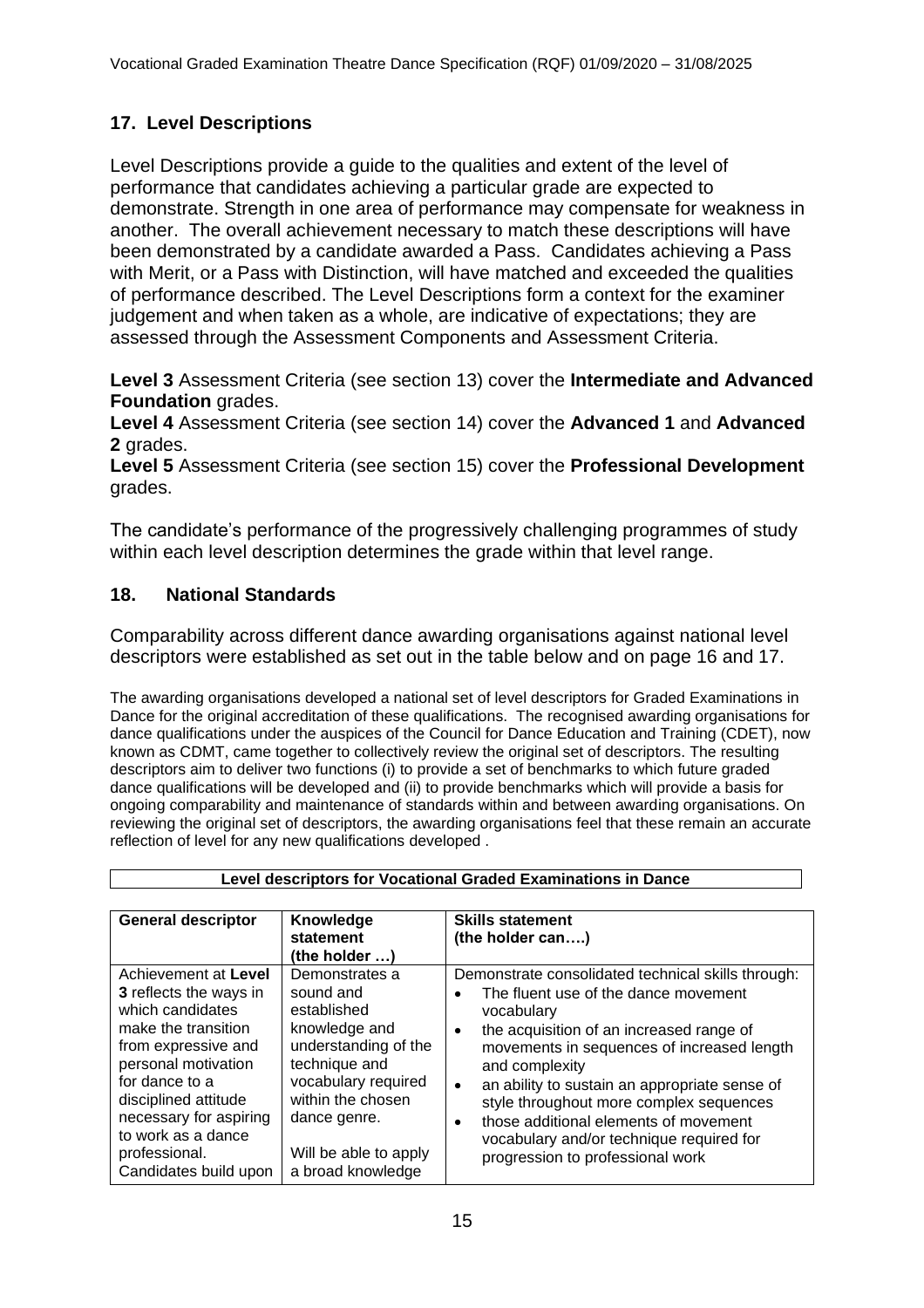| a range of skills,<br>knowledge and<br>understanding in<br>relation to an<br>increasingly refined<br>vocabulary of<br>movement and artistic<br>interpretation showing<br>an increased<br>confidence,<br>assurance and<br>sensitivity.<br>In addition an<br>increasing<br>understanding of<br>professional contexts<br>will be demonstrated<br>and applied in<br>performance and<br>practice. | and understanding of<br>their genre to their<br>own work and<br>demonstrate<br>knowledge of the<br>role of a dance<br>professional and the<br>need for safe and<br>healthy working<br>practices and the<br>professional context<br>for dance. | Demonstrate enhanced musical and artistic<br>qualities through:<br>greater understanding of mood, dynamics and<br>rhythm<br>a sensitive personal interpretation of musical<br>mood<br>Demonstrate performance through:<br>the execution of appropriately demanding pre-<br>set steps, movements and sequences<br>expression and fluidity of movement involving<br>$\bullet$<br>dynamics and use of space<br>the confidence and ability to individually<br>$\bullet$<br>interpret directions within their chosen dance<br>discipline/genre and use the performance skills<br>necessary to engage an audience. |
|----------------------------------------------------------------------------------------------------------------------------------------------------------------------------------------------------------------------------------------------------------------------------------------------------------------------------------------------------------------------------------------------|-----------------------------------------------------------------------------------------------------------------------------------------------------------------------------------------------------------------------------------------------|--------------------------------------------------------------------------------------------------------------------------------------------------------------------------------------------------------------------------------------------------------------------------------------------------------------------------------------------------------------------------------------------------------------------------------------------------------------------------------------------------------------------------------------------------------------------------------------------------------------|
|----------------------------------------------------------------------------------------------------------------------------------------------------------------------------------------------------------------------------------------------------------------------------------------------------------------------------------------------------------------------------------------------|-----------------------------------------------------------------------------------------------------------------------------------------------------------------------------------------------------------------------------------------------|--------------------------------------------------------------------------------------------------------------------------------------------------------------------------------------------------------------------------------------------------------------------------------------------------------------------------------------------------------------------------------------------------------------------------------------------------------------------------------------------------------------------------------------------------------------------------------------------------------------|

| <b>General descriptor</b>        | Knowledge                             | Skills statement (the holder can)                                                            |  |  |
|----------------------------------|---------------------------------------|----------------------------------------------------------------------------------------------|--|--|
|                                  | statement (the                        |                                                                                              |  |  |
|                                  | holder )                              |                                                                                              |  |  |
| Achievement at Level             | Demonstrates a                        | Demonstrate evidence of personal style and                                                   |  |  |
| 4 reflects the ways in           | comprehensive                         | technical mastery through:                                                                   |  |  |
| which candidates                 | knowledge of the                      | a wide range of movements performed with<br>$\bullet$                                        |  |  |
| build upon a range of            | repertoire and                        | stamina and safely developed technical                                                       |  |  |
| skills, knowledge and            | vocabulary of their                   | strength                                                                                     |  |  |
| understanding to                 | chosen dance genre.                   | the use of an extensive dance movement<br>$\bullet$                                          |  |  |
| demonstrate the                  |                                       | vocabulary                                                                                   |  |  |
| disciplined attitude             | Demonstrates the                      |                                                                                              |  |  |
| necessary for aspiring           | ability to comment                    | Demonstrate assured musicality and artistry                                                  |  |  |
| to work as a dance               | critically on others'                 | through:                                                                                     |  |  |
| professional.<br>Candidates will | work with reference<br>to the broader | a highly developed understanding of mood,<br>$\bullet$                                       |  |  |
| demonstrate an                   | context of dance                      | dynamics and rhythm                                                                          |  |  |
| increasingly                     | provision.                            | an increasingly mature interpretation of the<br>$\bullet$                                    |  |  |
| sophisticated                    |                                       | music                                                                                        |  |  |
| vocabulary of                    | Demonstrates                          |                                                                                              |  |  |
| movement and artistry            | knowledge of the                      | Demonstrate a performance as a coherent entity in<br>a confident and assured manner through: |  |  |
| showing confidence,              | world of dance and                    | the ability to integrate personal knowledge and<br>$\bullet$                                 |  |  |
| assurance and                    | its relationship to the               | experience with the repertoire required in their                                             |  |  |
| professional                     | aspects of                            | chosen dance discipline/genre, using this as                                                 |  |  |
| awareness in                     | choreography and                      | the basis for improvisation in their work.                                                   |  |  |
| application.                     | direction that                        | subtleties of performance<br>$\bullet$                                                       |  |  |
| In addition, a thorough          | underpin                              | evidence of more varied and challenging work<br>$\bullet$                                    |  |  |
| understanding of                 | professional                          | being undertaken                                                                             |  |  |
| professional contexts            | development as a                      | the ability to communicate subtleties of<br>$\bullet$                                        |  |  |
| will be demonstrated             | dancer and the                        | interpretation effectively (both solo and/or                                                 |  |  |
| and applied in                   | ability to relate this to             | ensemble)                                                                                    |  |  |
| performance and                  | working in                            | the ability to interpret the repertoire for their<br>$\bullet$                               |  |  |
| practice.                        | professional                          | chosen dance discipline/genre with a                                                         |  |  |
|                                  | contexts.                             | developing sense of individuality and style                                                  |  |  |
|                                  |                                       | an adaptable, self-confident approach to<br>$\bullet$                                        |  |  |
|                                  |                                       | performance skills.                                                                          |  |  |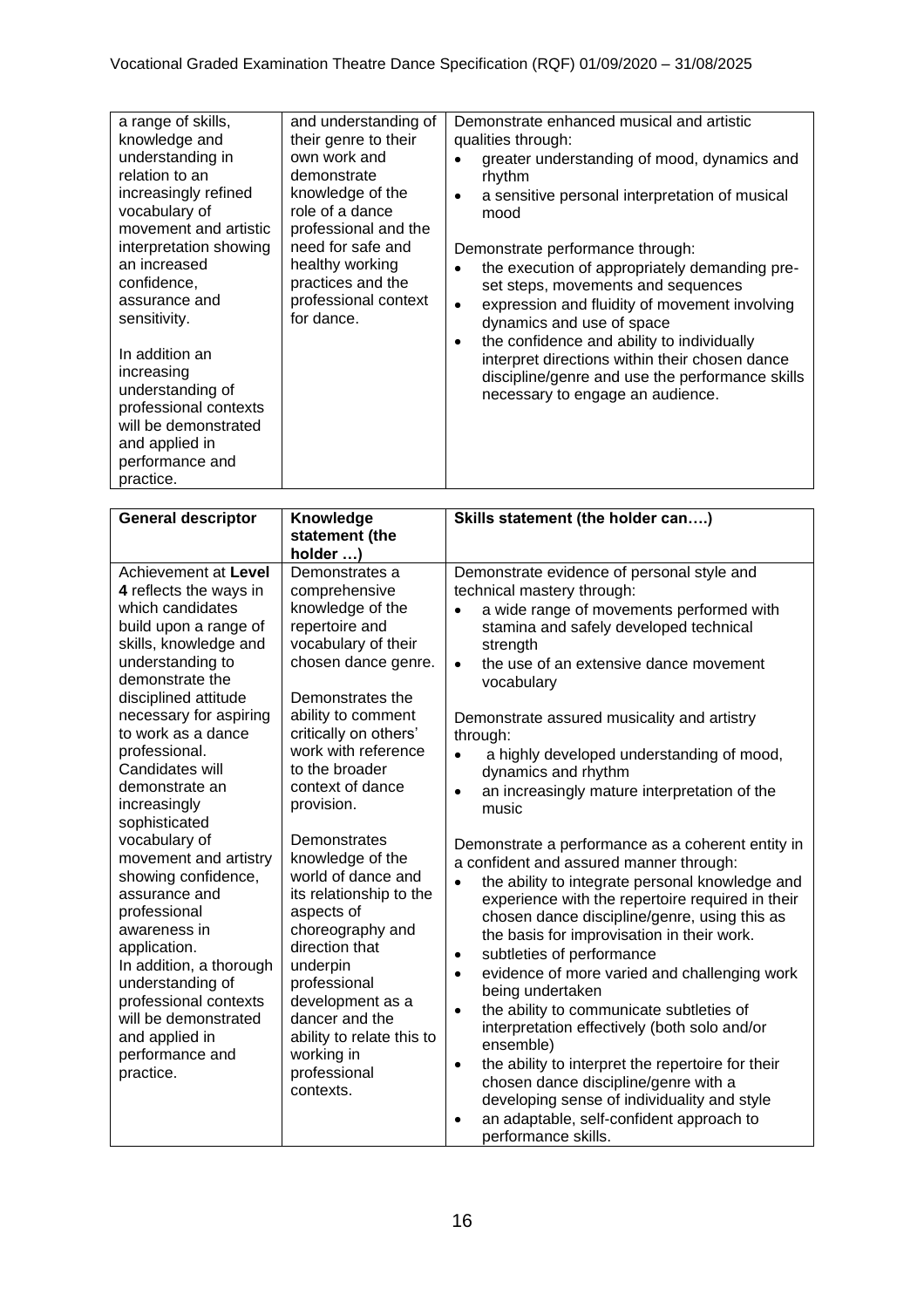| <b>General descriptor</b>                                                                                                                                                                                                                                                                                                                                                                                                                                                                     | Knowledge<br>statement (the                                                                                                                                                                                                                                            | Skills statement (the holder can)                                                                                                                                                                                                                                                                                                                                                                                                                                                                                                                                                                                                                                                                                                                                                                                                                                                                                                                                                                                                                                                                                                   |
|-----------------------------------------------------------------------------------------------------------------------------------------------------------------------------------------------------------------------------------------------------------------------------------------------------------------------------------------------------------------------------------------------------------------------------------------------------------------------------------------------|------------------------------------------------------------------------------------------------------------------------------------------------------------------------------------------------------------------------------------------------------------------------|-------------------------------------------------------------------------------------------------------------------------------------------------------------------------------------------------------------------------------------------------------------------------------------------------------------------------------------------------------------------------------------------------------------------------------------------------------------------------------------------------------------------------------------------------------------------------------------------------------------------------------------------------------------------------------------------------------------------------------------------------------------------------------------------------------------------------------------------------------------------------------------------------------------------------------------------------------------------------------------------------------------------------------------------------------------------------------------------------------------------------------------|
| Achievement at Level<br>5 shows practical and<br>theoretical knowledge<br>and understanding of<br>the discipline or field<br>of work to find ways<br>forward in broadly<br>defined, complex<br>contexts. Can<br>analyse, interpret and<br>evaluate relevant<br>information, concepts<br>and ideas. Is aware of<br>the nature and scope<br>of the area of study or<br>work. Understands<br>different perspectives,<br>approaches or<br>schools of thought<br>and the reasoning<br>behind them. | holder )<br>Determine, adapt<br>and use appropriate<br>methods, cognitive<br>and practical skills to<br>address broadly<br>defined, complex<br>problems. Use<br>relevant research or<br>development to<br>inform actions.<br>Evaluate actions,<br>methods and results. | Demonstrate a high level of knowledge and<br>understanding in the chosen dance genre<br>including:<br>Detailed knowledge of the repertoire<br>Detailed understanding of the repertoire<br>Perform complex movement sequences showing:<br>A high level of technical skill<br>Appropriate physical awareness, strength<br>$\bullet$<br>and stamina<br>A high level of understanding of musical<br>interpretation and complex rhythmical<br>sounds, accents and timings<br>The ability to engage with an audience<br>and an understanding of the subtleties of<br>performance<br>Choreograph a performance piece which<br>demonstrates a high level of knowledge and<br>understanding of the chosen dance genre and an<br>appropriate range of technical and creative skills<br>Adapt and improvise movement sequences and<br>performances in response to direction and<br>independently as appropriate<br>Demonstrate an informed and in depth<br>understanding of the requirements of living and<br>working as a dance professional<br>Demonstrate an understanding of and the ability to<br>maintain professional levels of fitness |

## **19. Candidates with Additional Needs**

Information on assessment, examination and entry requirements for candidates with additional needs are published on the GQAL Website and are also provided in the Teachers Handbook. In addition you can contact GQAL Head Office.

## **20. Examination Results**

Results and certificates will normally be issued within six weeks after the date of the examination. This time is necessary to ensure that all results are properly standardised and checked by GQAL.

## **21. Awards of Pass, Pass with Merit, or Pass with Distinction**

Depending on the level of performance demonstrated during the examination a candidate may be awarded either a Pass, or a Pass with Merit, or a Pass with Distinction. Each award broadly corresponds with the following descriptions of achievement and requires that the candidate obtains or exceeds the minimum number of marks set as the boundary for the award.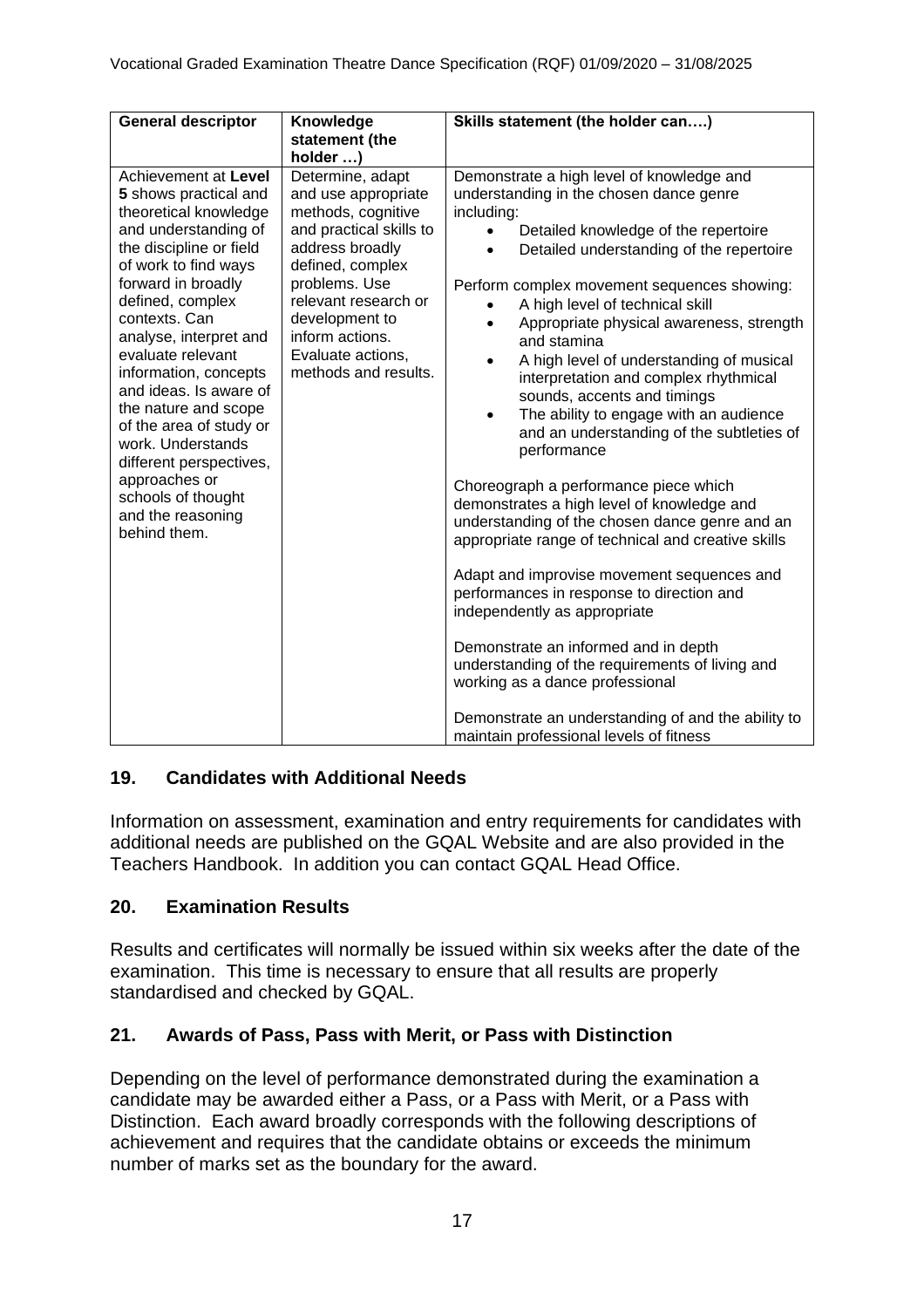| Award              | <b>Description of Achievement</b>                                                                                                                                                                                                                                                                                                                                                                                                                                                                                                                                                                                                                                                                                                  | <b>Mark</b>     |
|--------------------|------------------------------------------------------------------------------------------------------------------------------------------------------------------------------------------------------------------------------------------------------------------------------------------------------------------------------------------------------------------------------------------------------------------------------------------------------------------------------------------------------------------------------------------------------------------------------------------------------------------------------------------------------------------------------------------------------------------------------------|-----------------|
|                    |                                                                                                                                                                                                                                                                                                                                                                                                                                                                                                                                                                                                                                                                                                                                    | <b>Boundary</b> |
| Pass               | To achieve the award of a Pass the performance of a candidate must<br>reach or partially reach the required standard of dance skills in most<br>but not necessarily all of the assessment criteria.<br>The performance of some candidates may have exceeded the required<br>standard in one or more aspects of the examination and this reflects<br>the fact that strength in one aspect may compensate for weakness in<br>another.<br>A defining characteristic of the overall performance of a candidate<br>awarded a Pass is that it reaches or partially reaches the required<br>standard of dance skills indicated in the Level Descriptions, and the<br>repertoire defined in the Programme of Study.                        | 44%             |
| Merit              | To achieve the award of a Pass with Merit the performance of a<br>candidate must reach the required standard of dance skills in the<br>majority of assessment criteria.<br>The performance of some candidates may have exceeded the required<br>standard in one or more aspects of the examination and this reflects<br>the fact that strength in one aspect may compensate for weakness in<br>another.<br>A defining characteristic of the overall performance of a candidate<br>awarded a Pass with Merit is that it consistently matches and<br>occasionally may exceed the required standard of dance skills<br>indicated in the Level Descriptions, and the repertoire defined in the<br>Programme of Study.                  | 59%             |
| <b>Distinction</b> | To achieve the award of a Pass with Distinction the performance of a<br>candidate must reach and exceed the required standard of dance skills<br>in the majority of assessment criteria.<br>The performance of some candidates may have exceeded the required<br>standard by a considerable margin in one or more aspects of the<br>examination and this reflects the fact that strength in one aspect may<br>compensate for weakness in another.<br>A defining characteristic of the overall performance of a candidate<br>awarded a Pass with Distinction is that it consistently exceeds the<br>required standard of dance skills indicated in the Level Descriptions,<br>and the repertoire defined in the Programme of Study. | 77%             |

#### **22***.* **Repeats of Examinations**

Where a candidate is not able to reach the minimum standard for a pass in an examination, application for re-examination at that Grade is permitted. All examination components must be completed on re-examination. Marks from examination components may not be carried forward or credited.

#### **23. Language and Bias**

Every effort has been made to ensure that this specification and associated mark schemes, procedures and materials are free from any form of bias and have no hidden requirements for entry or assessment. Care has been taken to ensure that the specification, grade and level descriptions and examination requirements make appropriate demands on candidates both in terms of their physical safety, wellbeing, and expectations of physical and cognitive performance in relation to their age and level of ability.